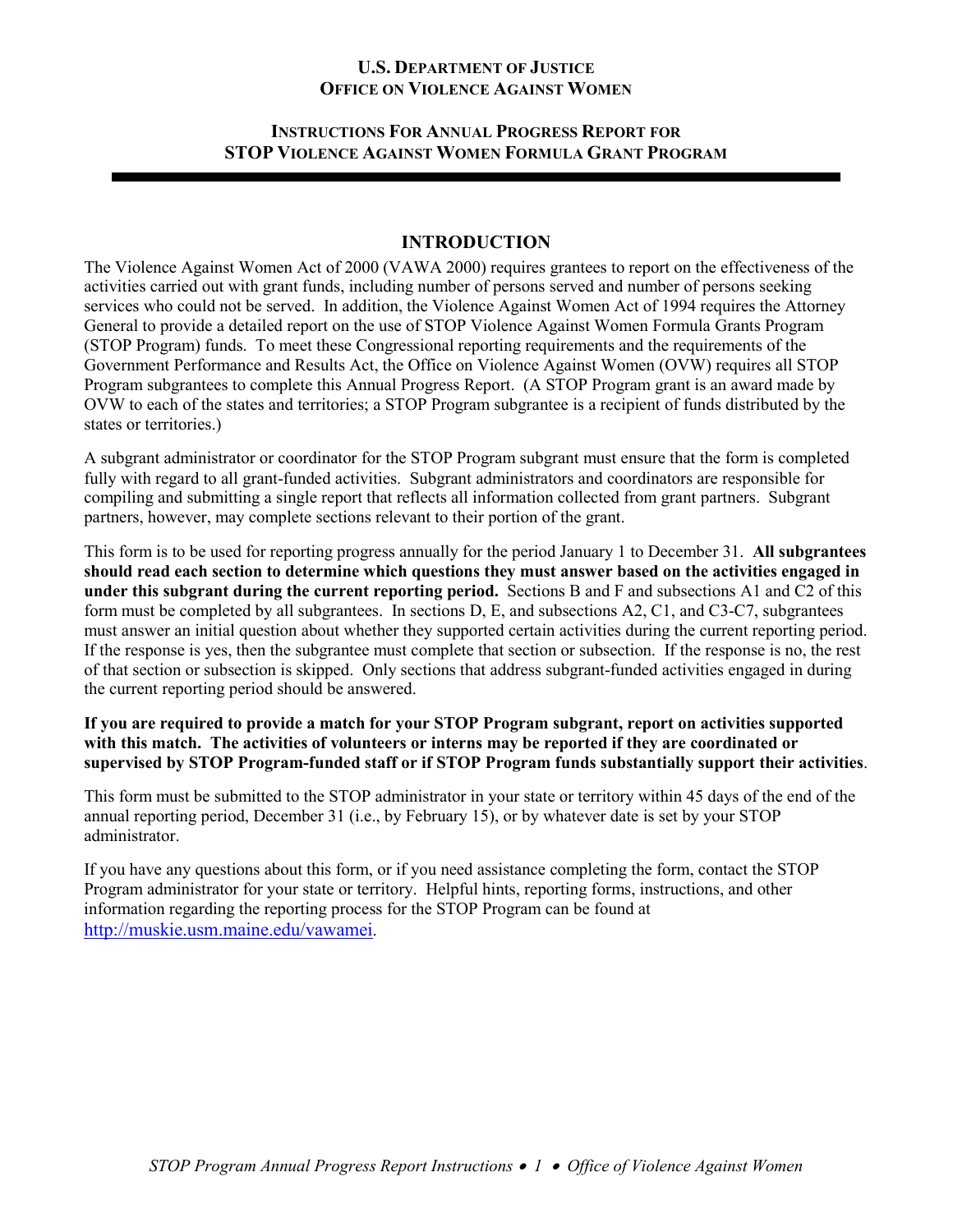# **INSTRUCTIONS**

# **A. General Information**

# **A1. Grant Information All subgrantees must complete this subsection.**

#### 1. Date of report Enter the date on which you submit this form.

## 2. Current reporting period Enter the calendar year for which you are providing information.

### 3. Subgrantee name

Enter the name of the agency/organization that received the subgrant (e.g., Little Rock Police Department, Cook County Prosecutor's Office, Louisville Family Court, Family Crisis Services, Maine Department of Corrections). Each agency/organization that received STOP Program funds to support a distinct project and/or activities and that administered and coordinated its own STOP funds should fill out an annual progress report and list its name here. If you are an agency/organization such as a state coalition that receives the STOP funds and passes the funds through to other agencies without fulfilling administrative or coordinating functions once the funds are disbursed, you should NOT list your name here. If you have questions about who should complete this form, or who the true subgrantee is, contact the STOP Administrator in your state or territory.

### 4. State subgrant number

List the numbers of all subgrants supporting activities engaged in during the current reporting period (calendar year).

# 5., 5a, 5b Type of funded organization

In question 5, choose the box that best describes the type of agency/organization receiving the STOP Program subgrant. The subgrantee is the agency/organization that receives STOP funds, even if they are subgranted through another organization such as a state coalition, if that agency/organization supports a distinct project and/or activities, and administers and coordinates its own STOP funds, as described in the instructions for question 3.

In question 5a, indicate whether the subgrantee is a faith-based organization.

In question 5b, indicate whether the subgrantee is a culturally specific community-based organization. A culturally specific community-based organization is one that

- has a focus on any underserved population—i.e., has as its primary mission to address the needs of an underserved population or has developed a special expertise regarding a particular underserved population;
- is not merely providing services to an underserved population, but is providing culturally competent services designed to meet the specific needs of that population;
- at a minimum, has some expertise or demonstrated capacity to work effectively on domestic violence, dating violence, sexual assault, or stalking or acquires that expertise through collaboration with another entity.

# 6. Point of contact

Provide the name, agency/organization name, mailing address, telephone number, facsimile number, and email address for the contact person responsible for the day-to-day coordination of the subgrant.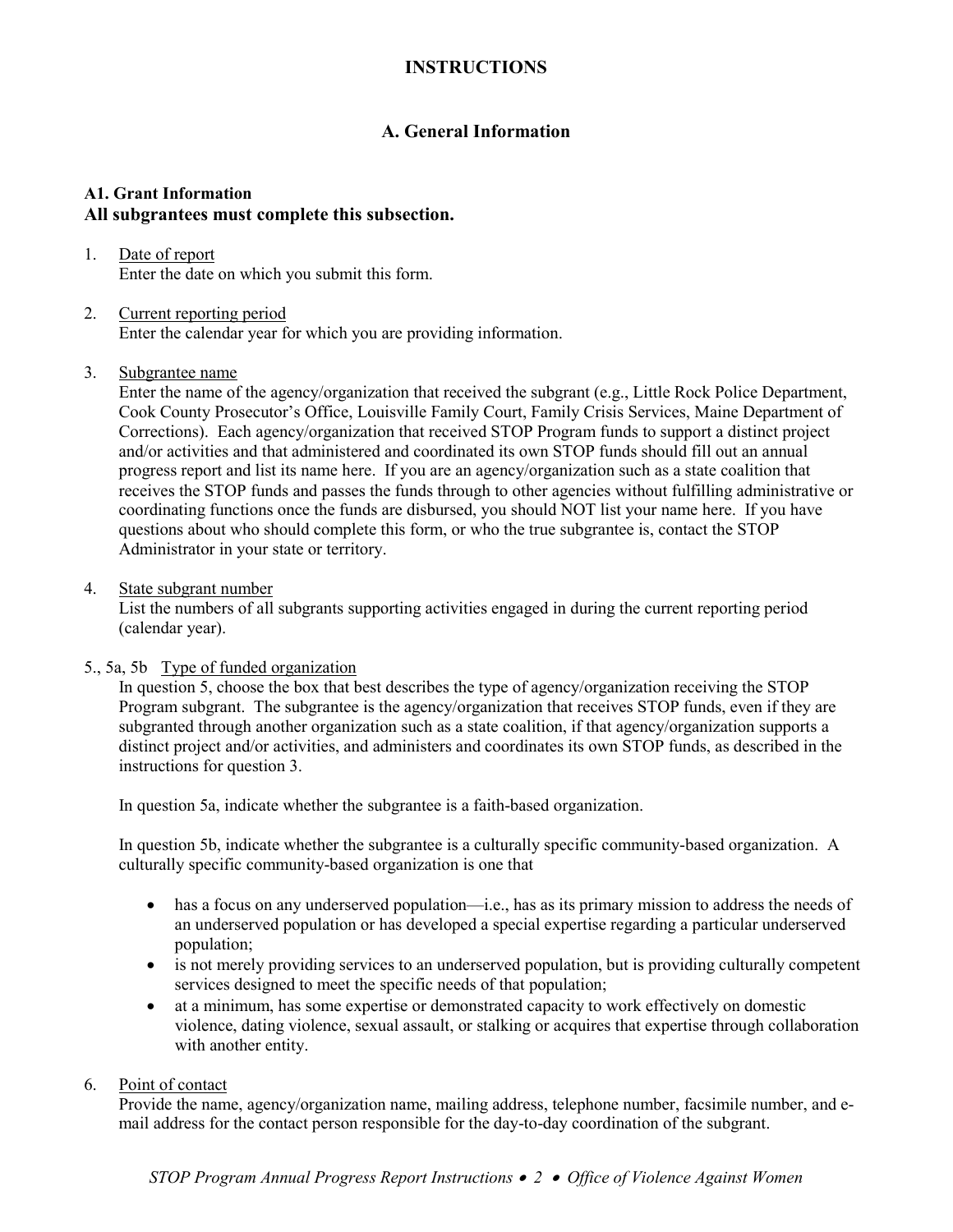# 7. Tribal populations

Check yes if your STOP Program subgrant specifically focuses on American Indians and indicate which tribes or nations you serve or intend to serve. Report only on tribes or nations you intentionally serve. Do not include a tribe or nation if they are served incidentally by your program.

The term "Indian tribe" means a tribe, band, pueblo, nation, or other organized group or community of Indians, including any Alaska Native village or regional or village corporation (as defined in, or established pursuant to, the Alaska Native Claims Settlement Act [43 U.S.C. §1601 et seq.]), that is recognized as eligible for the special programs and services provided by the United States to Indians because of their status as Indians.

*EXAMPLE 1: Your victim services program is located on the Nez Perce reservation. There are members of over a dozen other tribes living on the reservation, and you provide services to anyone who lives on the reservation that needs services. Report that you provide services to the Nez Perce tribe, but do not report other tribes whose members reside on your reservation.*

*EXAMPLE 2: You hold a training event for law enforcement in your non-tribal area and police from a nearby reservation attend. Your training does not address tribal codes, nor did you intend to train tribal police, even though they are welcome to attend the training. Even though tribal police attended, do not report that you served a tribe or nation, because it was not your intent to specifically focus on the tribe.*

### 8. Percentage of subgrant funds

Report the area(s) addressed by your STOP Program subgrant during the current reporting period and estimate the approximate percentage of funds (or resources) committed to each area [consider training, victim services, etc.]. The subgrantee may choose how to make this determination.

**Sexual assault** means any nonconsensual act proscribed by Federal, tribal, or State law, including when the victim lacks capacity to consent.

The Violence Against Women Act defines **domestic violence** as felony or misdemeanor crimes of violence (including threats or attempts) committed by a current or former spouse of the victim, by a person with whom the victim shares a child in common, by a person who is cohabitating with or has cohabitated with the victim as a spouse, by a person similarly situated to a spouse of the victim under the domestic or family violence laws of the jurisdiction receiving grant monies, or by any other person against an adult or youth victim/survivor who is protected from that person's acts under the domestic or family violence laws of the jurisdiction receiving grant monies. It should be understood that domestic violence/dating violence applies to any pattern of coercive behavior that is used by one person to gain power and control over a current or former intimate partner or dating partner. This pattern of behavior may include physical or sexual violence, emotional and psychological intimidation, threats, verbal abuse, stalking, isolation, and economic control. In compiling domestic violence figures, grantees should include grant funds directed at dating violence. The Violence Against Women Act defines **dating violence** as violence committed by a person who is or has been in a social relationship of a romantic or intimate nature with the victim. The existence of such a relationship is determined by the length of the relationship, the type of relationship, and the frequency of interaction between the persons involved in the relationship.

**Stalking** is defined as a course of conduct directed at a specific person that would cause a reasonable person to fear for his or her safety or the safety of others or suffer substantial emotional distress.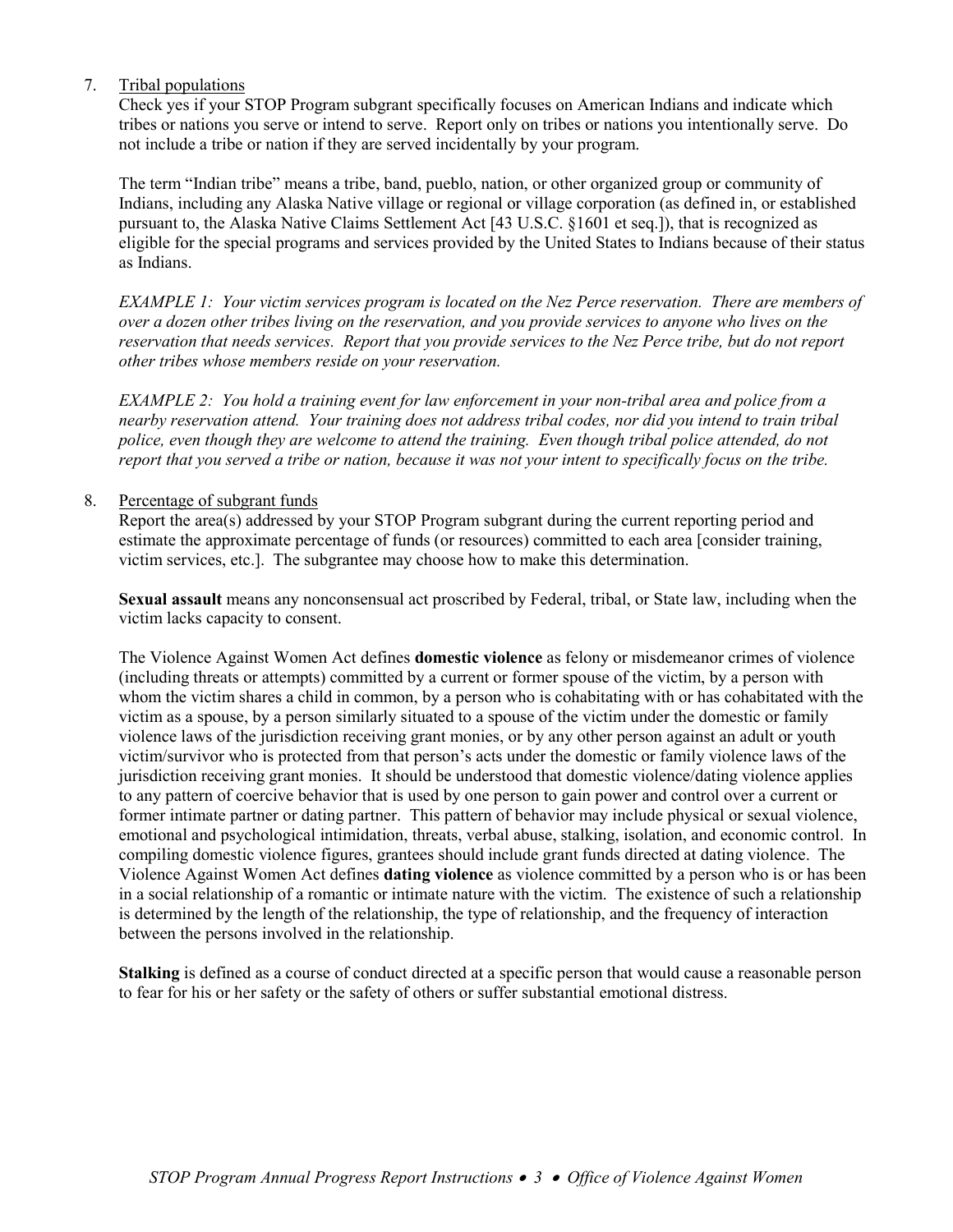### **A2. Staff Information**

### **If your STOP Program funds were used to fund staff positions during the current reporting period, check yes and answer question 9. If not, check no and skip to section B.**

## 9. Staff

Report the total number of full-time equivalent (FTE) staff funded by the STOP Program subgrant during the current reporting period. Report staff by function(s) performed, not by title or location. Include employees who are part-time and/or partially funded with these subgrant funds as well as consultants/contractors. Report grant-funded overtime. If an employee or contractor was employed or utilized for only a portion of the reporting period, prorate appropriately. Include employees who are funded with required grant match. If staff members fall into two or more categories of job descriptions, divide their time as appropriate. Report all FTEs in decimals, not percentages. One FTE is equal to 2,080 hours—40 hours per week multiplied by 52 weeks.

*Administrator*: Administrative positions, such as director and fiscal manager

- *Counselor:* Professional counselors or peer counselors who provide emotional support, guidance, problem solving, etc. to victims/survivors
- *Legal advocate*: A staff person who assists a victim/survivor with civil or criminal legal issues including preparing paperwork for protection orders; accompanying a victim/survivor to a protection order hearing, administrative hearing, or other civil proceeding; and all other advocacy within the civil justice system. Does not include attorneys, paralegals, or governmental victim advocates (i.e., victim assistant/victim-witness coordinator) or non-governmental victim advocates
- *Program coordinator*: Staff who coordinate specific aspects of the program, such as training coordinator, prevention/education coordinator, victim services coordinator, and legal staff coordinator
- *Support staff*: Staff who are secretaries, administrative assistants, bookkeepers, accountants, and/or receptionists
- *Victim advocate (includes domestic violence, sexual assault, and dual)*: A person who facilitates a victim/survivor in accessing needed resources or services. An advocate may also provide crisis intervention, safety planning, and support during medical exams.
- *Victim assistant (includes victim-witness specialist/coordinator)*: A staff person who provides victim assessment and coordination in support of case prosecution activities, assists with victim-witness statements, coordinates victim/survivor court appearances, and provides victims/survivors with court dates. The services provided are generally limited to the period and scope of court proceedings. Typically, this is a governmental employee of a law enforcement agency, prosecution office, or court, and confidential communications are usually limited.

*EXAMPLE 1: You have one full-time attorney whose salary is 100% funded with STOP Program funds and another attorney employed full-time whose salary is 25% funded with STOP Program funds. Report them as 1.25 FTEs under attorney.*

*EXAMPLE 2: A staff member, whose salary is 100% funded with STOP Program funds, spends approximately 20 hours of her/his time coordinating the victim services program, 16 hours providing victim advocacy, and 4 hours collecting and analyzing evaluation data. Report this as .50 under program coordinator, .40 under victim advocate, and .10 under other as "evaluator."*

*EXAMPLE 3: An employee worked full time for the first six months and had no time on the subgrant during the last six months of the reporting period. Report that staff person as .50 FTE.*

*EXAMPLE 4: If you contracted with an information technology specialist for the equivalent of three months of full-time work over the course of the reporting period, report that person as .25 FTE (520 divided by 2,080).*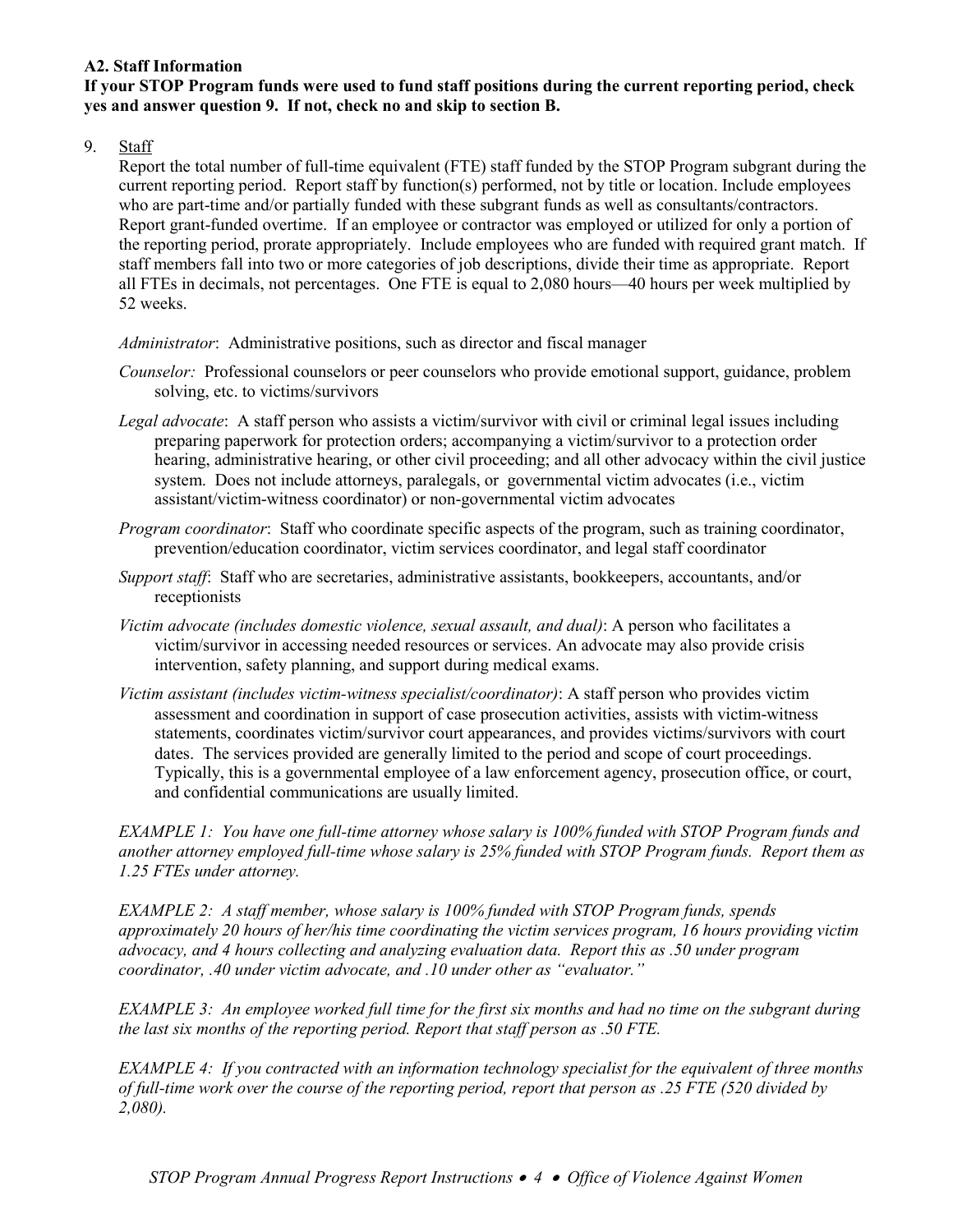**Responses in the "Other" category should be very specific. Responses such as graduate assistant, contractor, and consultant are not valid, since they do not specify the function performed by the staff person. Some acceptable "other" category entries include "data analyst" and "evaluator."**

# **B. Purpose Areas**

#### **All subgrantees must complete this section.**

10. Statutory purpose areas

Check all purpose areas that apply to activities supported with STOP Program funds during the current reporting period.

# **C. Function Areas**

### **C1. Training If your STOP Program funds were used for training during the current reporting period, check yes and answer questions 11-14. If not, check no and skip to C2.**

*For purposes of this reporting form, training means providing information on sexual assault, domestic violence, dating violence, and stalking that enables professionals to improve their response to victims/survivors as it relates to their role in the system.* **Education** means providing general information that will increase public awareness of sexual assault, domestic violence, dating violence, and stalking. In this subsection, report information on training activities only. Education should be reported in subsection C2.

*Training is not an educational presentation or prevention education. If you are presenting to a group that is typically not seen as professionals who work with victims/survivors or offenders, you should consider whether the activity is training or education. Some examples of education (that should be reported in subsection C2) include: presentations to groups such as high school students, community groups, men's groups, parents/guardians, victim/survivors, etc.*

### 11. Training events provided

Report the total number of training events provided during the current reporting period that were either provided by STOP Program-funded staff or directly supported by STOP Program subgrant funds. If nongrant-funded staff were sent to training with STOP Program funds, count the training as an event. Training provided to STOP Program-funded staff should not be counted.

If a trainer is partially funded with STOP Program funds and partially funded by other sources, develop a system to determine which training activities will be reported here. Do not count the same training activities on more than one grant report form.

*EXAMPLE 1: A full-time trainer is hired by your agency. Half of her/his salary is paid by the STOP Program, and half through other means. You choose to count alternate trainings that s/he conducts as STOP Program-funded training.* 

*EXAMPLE 2: A full-time trainer is hired by your agency. Half of her/his salary is paid by the STOP Program, and half through other means. The STOP Program funds focus on training people in rural areas, and the other funds pay for training in urban areas. You count only the trainings that take place in rural areas and/or that include content on rural issues as STOP Program-funded.*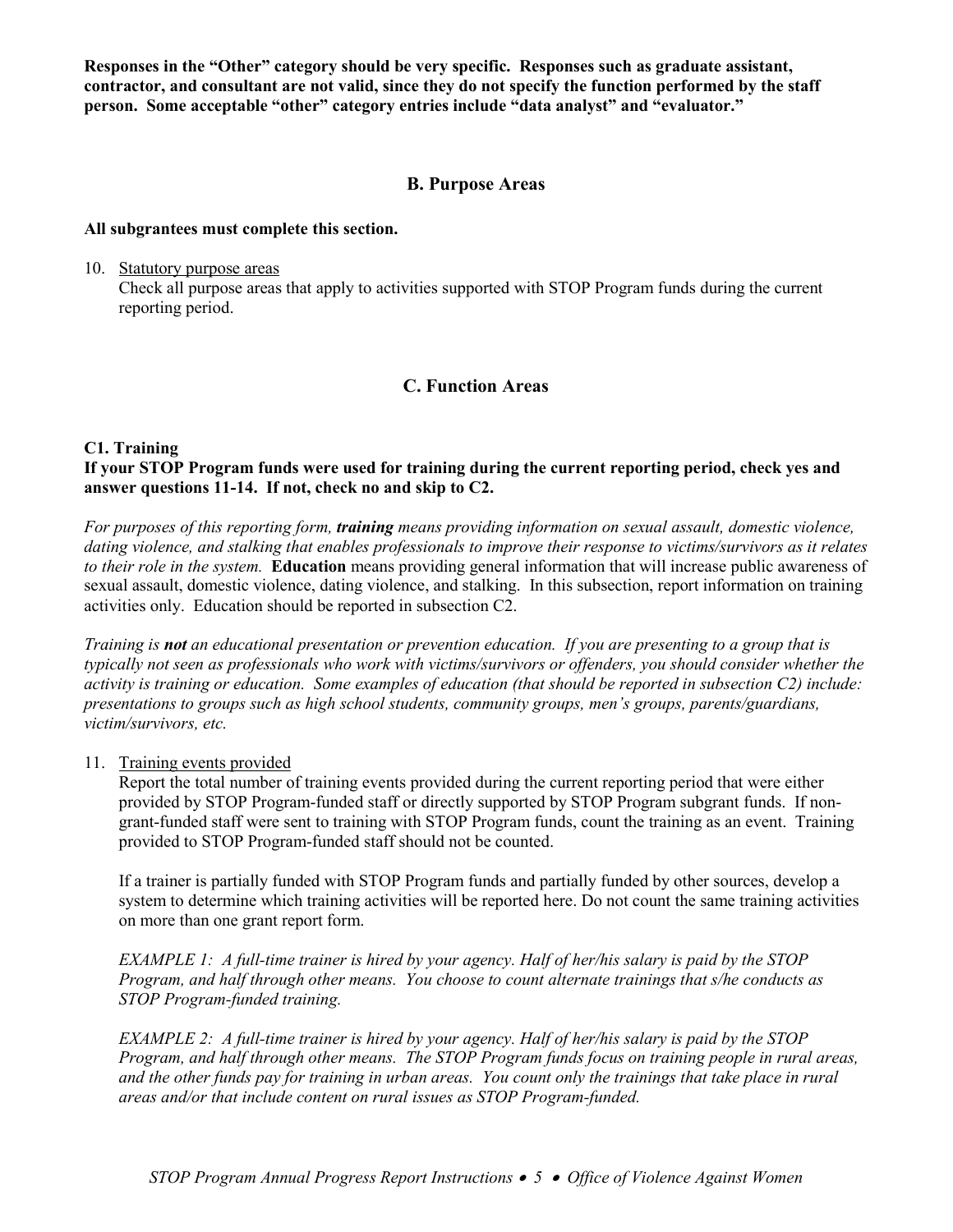*EXAMPLE 3: You use STOP Program funds to send five judges to the same judicial institute. Count this as one event, and report five (5) court personnel trained.* 

# 12. Number of people trained

Report the number of people trained during the current reporting period. Use the category that is most descriptive of the people who attended the training event. These should be people trained by STOP Program-funded staff or people attending training events that were directly supported with STOP Program funds during the current reporting period. If unable to determine the disciplines represented at a training event, estimate to the best of your ability. STOP Program-funded staff attending training should not be counted.

# 13. Training content areas

Check the topics addressed in training events reported in question 11. Check all that apply. Do not include topics of staff development training attended by STOP Program-funded staff. Do not use the "Other" category to report the name of the group that received the training, the title of the training event, or the name of the conference that was attended.

# 14. (Optional) Additional information

*Use this space to discuss the effectiveness of training activities funded or supported by your STOP Program subgrant. You may provide examples, data, or any other information about your training activities that you have not already provided. If you have facilitated a multidisciplinary training event(s) – different professionals attending the same training – with STOP Program funds during the current reporting period, you may elaborate here.*

# **C2. Education**

# **If STOP funds were used for education during the current reporting period, check yes and answer questions 15-17. If not, check no and skip to C3.**

For the purposes of this reporting form, **education** means providing general information that will increase public awareness of sexual assault, domestic violence, dating violence, and stalking. In this subsection, report information on community education activities. **Training** means providing information on sexual assault, domestic violence, dating violence, and stalking that enables professionals to improve their response to victims/survivors as it relates to their role in the system. Report training activities in subsection C1.

15. Education events

Report the total number of education events provided during the current reporting period that were either provided by STOP Program-funded staff or directly supported by STOP Program funds.

16. Groups educated with STOP Program funds

Identify the groups of people attending education events by the category that best describes the attendees. Report only on STOP Program-funded education events provided during the current reporting period. Do not count psychoeducational services for victims/survivors or batterer intervention programs in this section.

In this form, *psychoeducation* refers the education of a victim/survivor, family member, or offender about sexual assault, domestic violence, dating violence, and stalking issues as part of the goals of intervention, treatment, and/or rehabilitation. Psychoeducation involves teaching people about a problem, what to do about it, and how to recognize signs of the problem so that they can get help before the problem worsens or occurs again.

# 17. Topics of education events provided with STOP Program Funds

Indicate all topics covered in education events provided by your STOP Program funds during the current reporting period. Do not count psychoeducational services for victims/survivors or batterer intervention programs in this section. Check all that apply.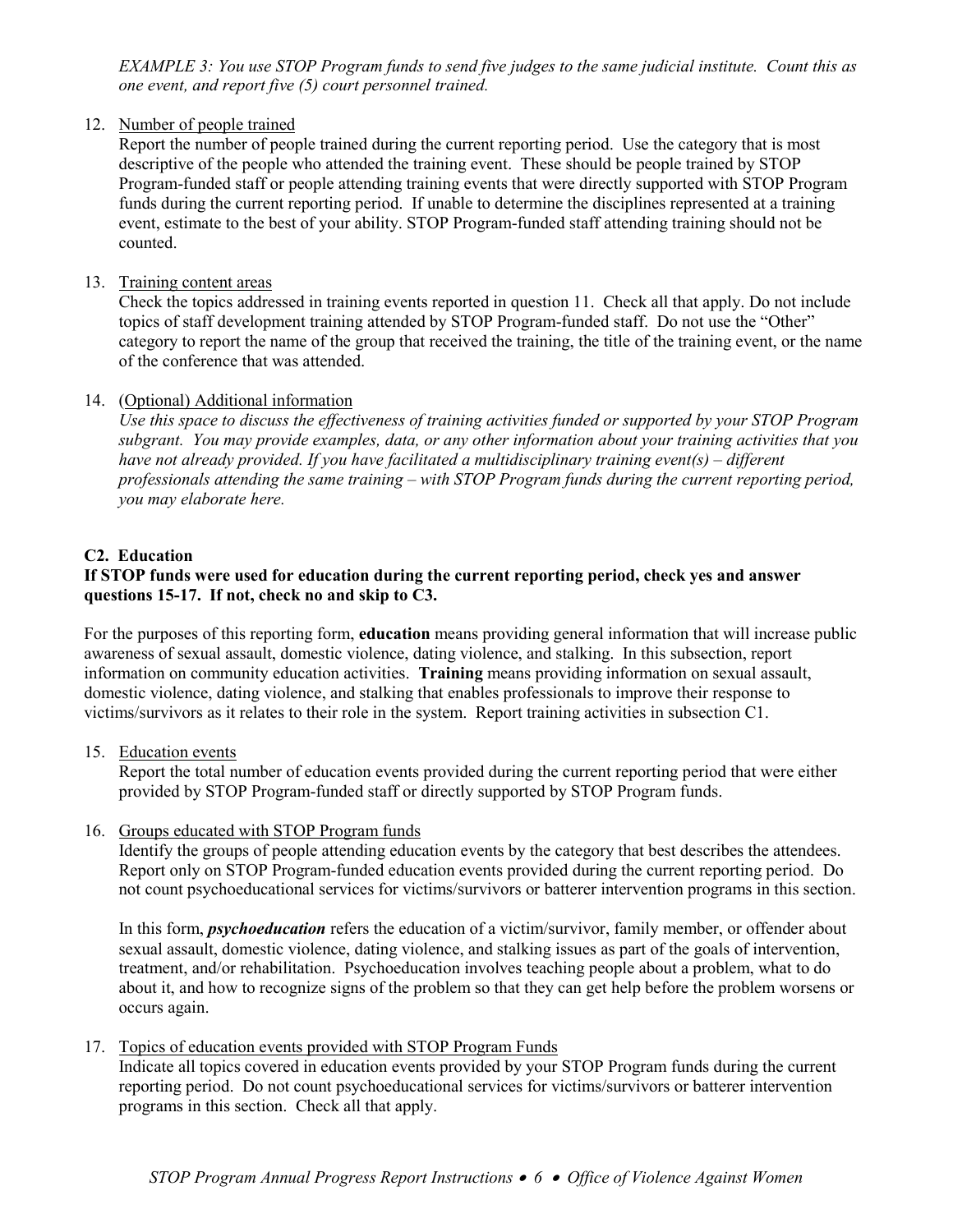#### **C3. Coordinated Community Response All subgrantees must answer question 18**.

## 18. Coordinated community response (CCR) activities

Check the appropriate boxes to indicate which agencies or organizations you provided victim/survivor referrals to, received victim/survivor referrals from, engaged in consultation with, provided technical assistance to, and/or attended meetings with, during the current reporting period, according to the usual frequency of the interactions. If the interactions were not part of a regular schedule, you will need to estimate the frequency with which these interactions occurred during the current reporting period. You should also count the meetings attended by staff who are partially funded by your STOP Program subgrant. If the meeting was with a task force, you should check all attendees.

*EXAMPLE: A STOP Program-funded probation officer has regular consultations with victim services advocates regarding issues relating to victim/survivor safety and whether offenders are complying with the conditions of their probation regarding contact with victims/survivors. During the current reporting period, the officer logged 95 phone calls and meetings with the advocates. The probation officer is also a member of a regional task force that meets four times a year to address the system response to offender non-compliance with court orders. The task force includes the local courts, prosecutor's office, law enforcement, a domestic violence program, and the director of a mental health center. You would report the CCR activities in this way:*

| Agency/organization                  | Victim/survivor referrals,<br>consultations, technical<br>assistance |               |                | <b>Meetings</b> |                |           |
|--------------------------------------|----------------------------------------------------------------------|---------------|----------------|-----------------|----------------|-----------|
|                                      | <b>Daily</b>                                                         | <b>Weekly</b> | <b>Monthly</b> | <b>Weekly</b>   | <b>Monthly</b> | Quarterly |
| Domestic violence<br>program         | X                                                                    |               |                |                 |                | X         |
| Court                                |                                                                      |               |                |                 |                | X         |
| Law enforcement                      |                                                                      |               |                |                 |                | X         |
| Prosecutor's office                  |                                                                      |               |                |                 |                | X         |
| Health/mental health<br>organization |                                                                      |               |                |                 |                |           |

# 19. (Optional) Additional information

Use this space to discuss the effectiveness of CCR activities funded or supported by your STOP Program subgrant. You may provide examples, data, or any other information about your CCR activities that you have not already provided.

# **C4. Policies and Legislation**

**If STOP Program-funded staff developed, substantially revised, and/or implemented polices or protocols or if STOP Program-funded staff developed or promoted State, local, or tribal legislation and policies, or if STOP Program funds were used to develop, substantially revise, and/or implement policies or protocols or to directly support the development or promotion of State, local, or tribal legislation and policies during the current reporting period, check yes and answer questions 20-22. If not, check no and skip to C5.**

### 20. Policies developed, substantially revised, or implemented

Check all the types of policies or protocols developed, substantially revised, and/or implemented during the current reporting period. These activities should be completed by STOP Program-funded staff or directly supported by STOP Program funds. Check all that apply. If the protocol/policy is still in the development or revision phase, it should not be reported until it is actually finished.

*Develop:* To create a new policy or protocol.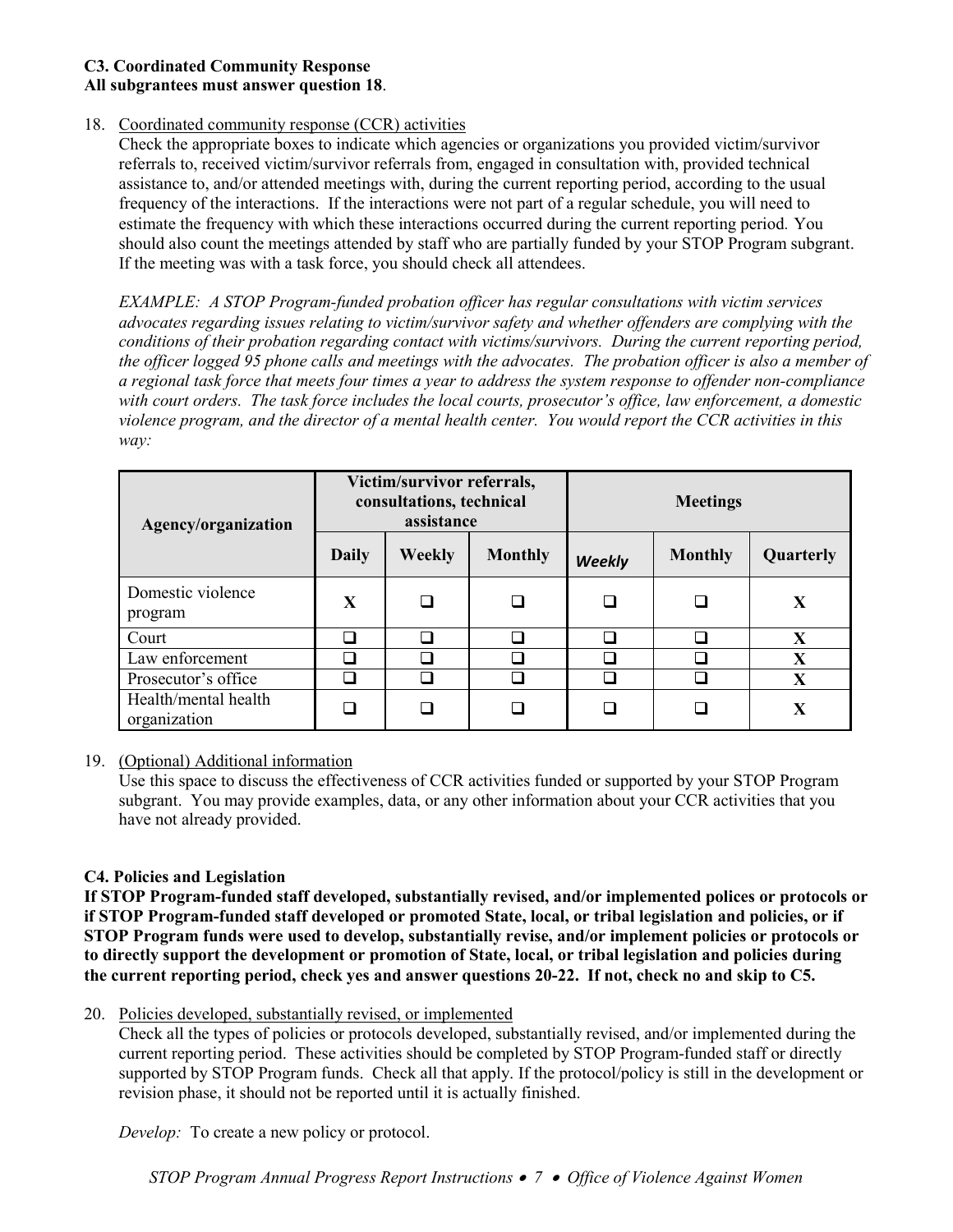*Substantially revise:* To make a significant amendment to an existing policy or protocol.

*Implement:* To carry out a new or revised policy or protocol as standard practice.

*EXAMPLE 1: (Developed) Your agency did not have a policy concerning appropriate response to underserved populations. During the current reporting period, grant-funded staff developed a policy and outlined protocols for responding appropriately to underserved populations. You report this activity during the current reporting period because the development of the policy was completed.*

*EXAMPLE 2: (Substantially revised) Your agency had a policy and protocol concerning appropriate response to underserved populations, but it only referred to the needs of ethnic minorities. During the current reporting period, grant-funded staff amended the policy to include appropriate response to people who are elderly and disabled. You report this activity during the current reporting period because the amendments were completed.*

*EXAMPLE 3: (Implemented) Your agency amended its policy concerning appropriate response to underserved populations to include protocols for people who are elderly and disabled. During the current reporting period, the new protocols were distributed and became standard practice within the agency. You would report this activity during the current reporting period because the protocol became standard practice. You would not continue to report this same activity in future reporting periods.* 

### 21. Development or promotion of State, local, or tribal legislation and policies

If STOP Program funds were used to support the development or promotion of State, local, or tribal legislation and policies that enhance best practices for responding to domestic violence, dating violence, sexual assault, and stalking during the current reporting period, please discuss those activities here.

22. (Optional) Additional information

Use the space provided to discuss the effectiveness of the policies you have developed, revised, or implemented that were funded or supported by your STOP Program subgrant. You may provide examples, data, or any other information about your policy activities that you have not already provided.

# **C5. Products**

## **If STOP Program-funded staff developed or substantially revised products or if STOP Program funds were used to develop or substantially revise products during the current reporting period**, **check yes and answer question 23. If not, check no and skip to C6.**

### 23. Product development or substantial revision

Report the number of products developed and/or substantially revised with STOP Program subgrant funds during the current reporting period, the title/topic, and the intended audience for each product developed and/or revised. If a product was created in or translated into a language other than English, including Braille, indicate the language. Do not report the number of products printed or copied; only report the number developed or revised—in most cases that number will be one for each product described.

*EXAMPLE: You used STOP Program funds to develop a training curriculum to help law enforcement officers identify predominant aggressors. You also used STOP Program funds to translate 200 copies of a brochure on sexual assault developed during a previous reporting period. Finally, you developed a new brochure for battered immigrant women. You would report this as follows:*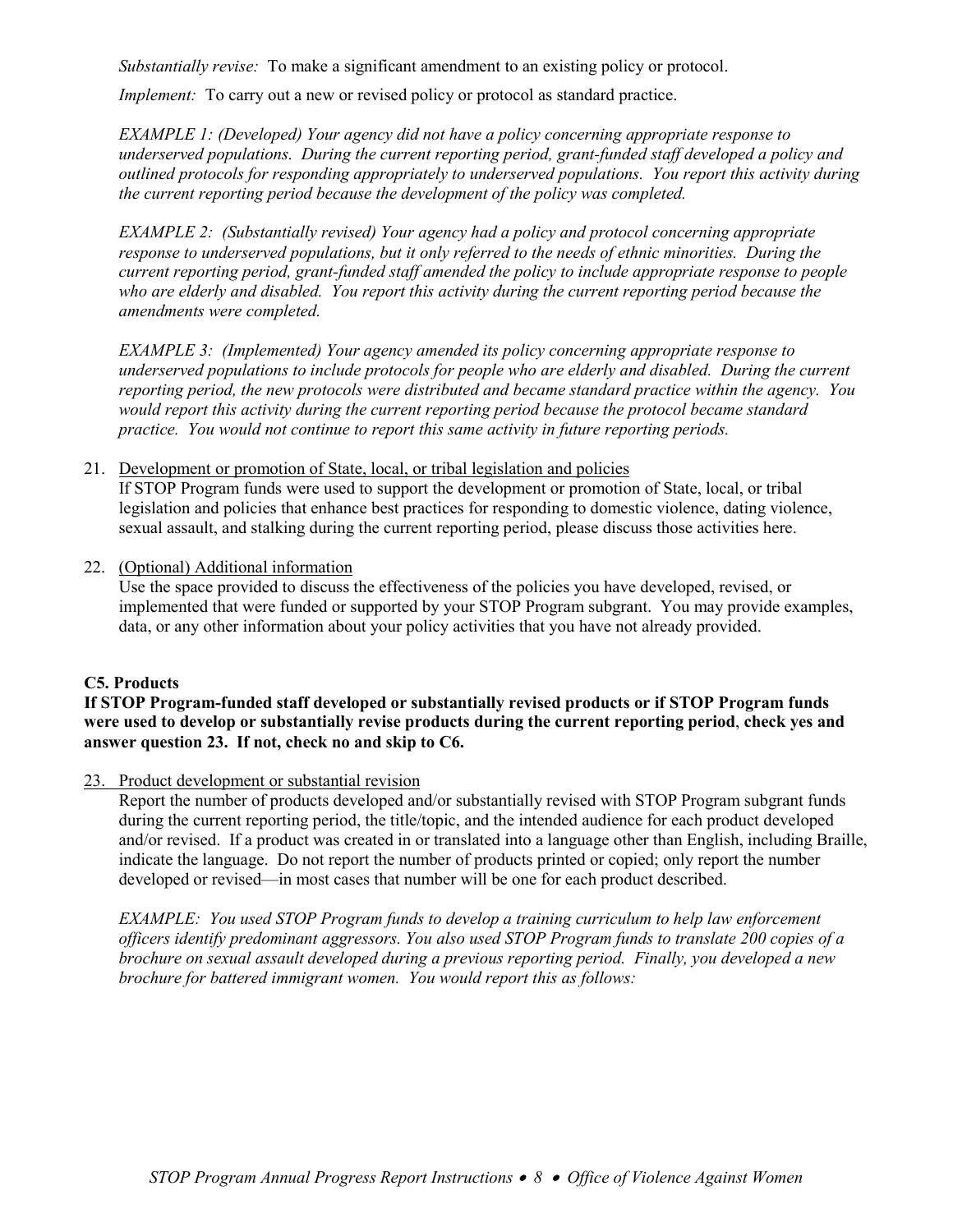| <b>Products</b>                               | <b>Number</b><br>developed or<br>revised | <b>Title/topic</b>                                                                      | <b>Intended</b><br>audience    | <b>Other</b><br>langvages |
|-----------------------------------------------|------------------------------------------|-----------------------------------------------------------------------------------------|--------------------------------|---------------------------|
| <b>Brochures</b>                              |                                          | Dónde Recibir Ayuda para Víctimas de la<br>Abusar de Sexual                             | victims/<br>survivors          | Spanish                   |
|                                               |                                          | Battered Immigrant Women: Know Your Rights<br>/legal rights of battered immigrant women | victims/<br>survivors          |                           |
| <b>Training</b><br>curricula and<br>materials |                                          | Identification of Predominant Aggressors                                                | law<br>enforcement<br>officers |                           |

# **C6. Data Collection and Communication Systems**

**If your STOP Program funds were used for data collection and/or communication systems during the current reporting period, check yes and answer questions 24-25. If not, check no and skip to C7.**

24. Use of STOP Program funds for data collection and/or communications systems

Indicate whether the STOP Program funds were used to develop, install, expand, and/or link data collection and/or communications systems or to purchase computers or other equipment during the current reporting period. Check all that apply. If you purchased equipment in the previous reporting period, you will not report it as purchased again during the current reporting period, unless you purchased additional equipment during the current reporting period.

25. Purpose of data collection and/or communication systems Indicate the types of information that have been or will be identified and/or tracked using the technology identified in question 24. Check all that apply.

# **C7. Specialized Units If your STOP Program funds were used to support a specialized unit during the current reporting period, check yes and answer questions 26 and 27. If not, check no and skip to C8.**

26. Use of STOP Program funds for specialized units Indicate how STOP Program funds were utilized for specialized units during the current reporting period. Check all that apply.

*Specialized unit:* A centralized or coordinated group, unit, or dedicated staff of police officers, prosecutors, probation officers, judges, or other court staff responsible for domestic violence cases. A specialized unit may consist of one person, even if that person is partially funded by your STOP Program subgrant. While a victim advocate or victim assistant may be part of a specialized unit in a criminal justice agency or court, if a victim advocate is the only staff person funded by STOP Program funds in that agency that would not be reported as a specialized unit; "victim advocate" is not an appropriate response in "other."

27. Victimizations addressed by STOP-funded specialized units

For any specialized unit reported in question 26, indicate all victimizations addressed by that unit during the current reporting period.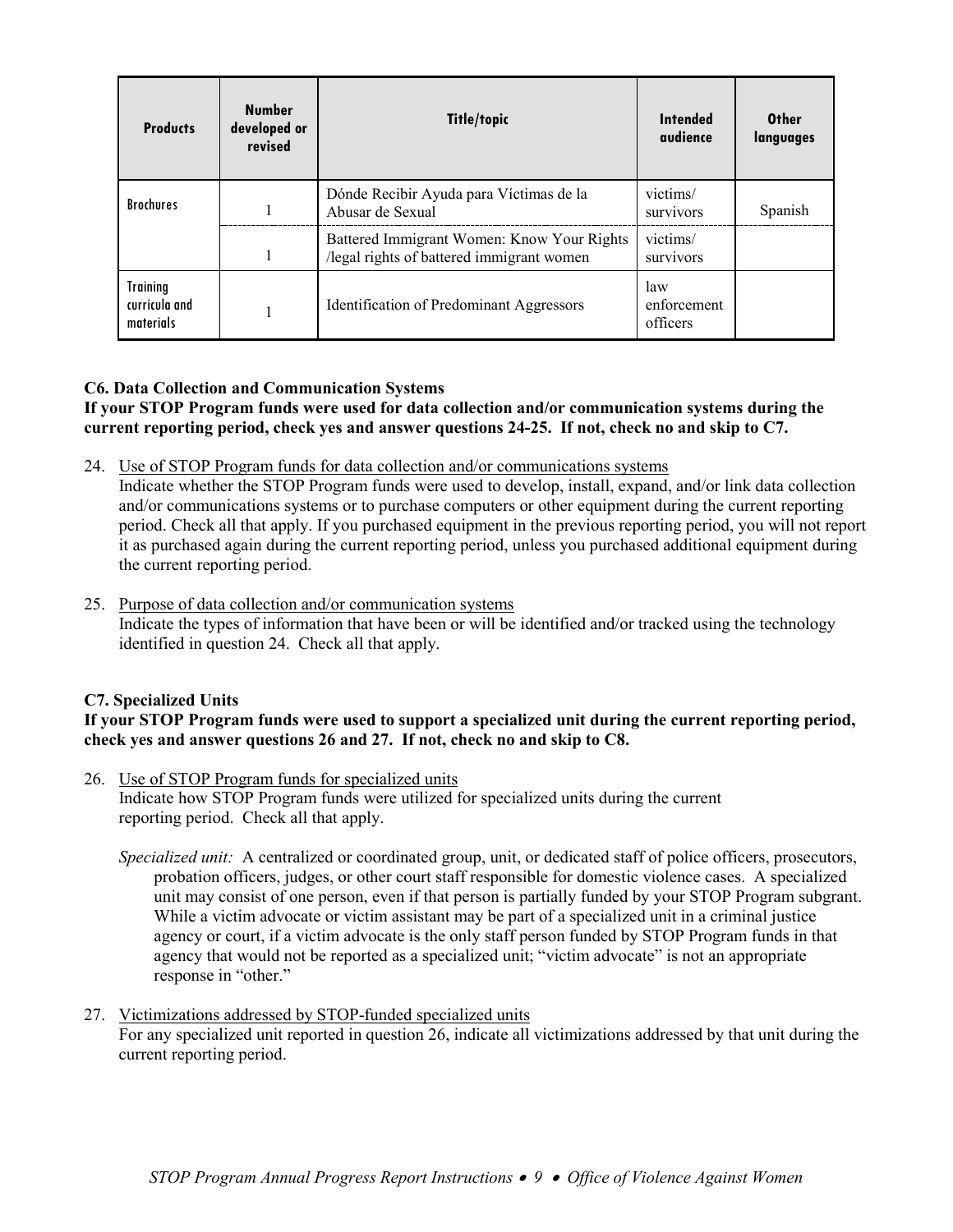### **C8. System Improvement**

## **If your STOP Program funds were used to support system improvement during the current reporting period, check yes and answer question 28. If not, check no and skip to section D.**

### 28. Use of STOP Program funds for system improvement

Indicate the system improvement activities engaged in during the current reporting period with STOP Program funds and identify the system(s) in which the improvement occurred. Check all that apply.

# **D. Victim Services/Legal Services**

**If STOP Program-funded staff provided victim services, or if grant funds were used to support victim services during the current reporting period, check yes and answer questions 29-42. If your STOP Program funds were not used for victim services, skip to section E. Only provide information in this section that represents victims/survivors served and services provided with STOP Program funding during the current reporting period. Report all victim services provided, whether by legal services, a victim services agency, or by staff providing victim services within law enforcement, prosecution, or the court system, in this section. Report criminal justice activities such as 911 calls, investigations, and prosecutions in section E only.**

29. Number of primary victims/survivors served, partially served, and victims/survivors seeking services who were not served

Report the following, to the best of your ability, as an unduplicated count for each category during the current reporting period. This means that each victim/survivor who was seeking or who received services during the current reporting period should be counted only once in that reporting period. You can report victims/survivors in each reporting period that they request services.

**Victims/survivors** are those against whom the sexual assault, domestic violence, dating violence, or stalking was directed. Some victims/survivors may have experienced more than one type of victimization, such as sexual assault and domestic violence, or domestic violence and stalking. These victims/survivors should be counted only once under the presenting victimization. (See Example 1 below on presenting victimization, and refer to definitions of sexual assault, domestic violence, dating violence, and stalking in question 8 of these instructions.) Do not report secondary victims here—secondary victims will be counted in question 32 below.

*- EXAMPLE 1: (Presenting victimization) A victim/survivor sought assistance from your STOP Programfunded victim advocate with requesting a protection order. Her estranged intimate partner, who had a history of very controlling behavior with some physical abuse, came to her apartment and sexually assaulted her. You could report her under either domestic violence/dating violence or sexual assault, but you must choose only one. In this instance, sexual assault may be more appropriate, because it was the sexual assault that prompted her to seek services. However, because she experienced more than one victimization, you can report the additional victimization (domestic violence) in question 31.*

*EXAMPLE 2: (Unduplicated count)A victim requested criminal justice advocacy from your grant-funded victim advocate at the beginning of the reporting period and then the same victim came back at the end of the reporting period and requested legal assistance from your grant-funded attorney. You were able to provide both services. Although this victim came two times and requested two different services, you will only count that victim once in question 29. You will report the criminal justice advocacy services in question 36a, and report the legal services in questions 38-41.*

A. **Victims/survivors served** are those who received the service(s) they requested, if those services were provided under your STOP Program subgrant.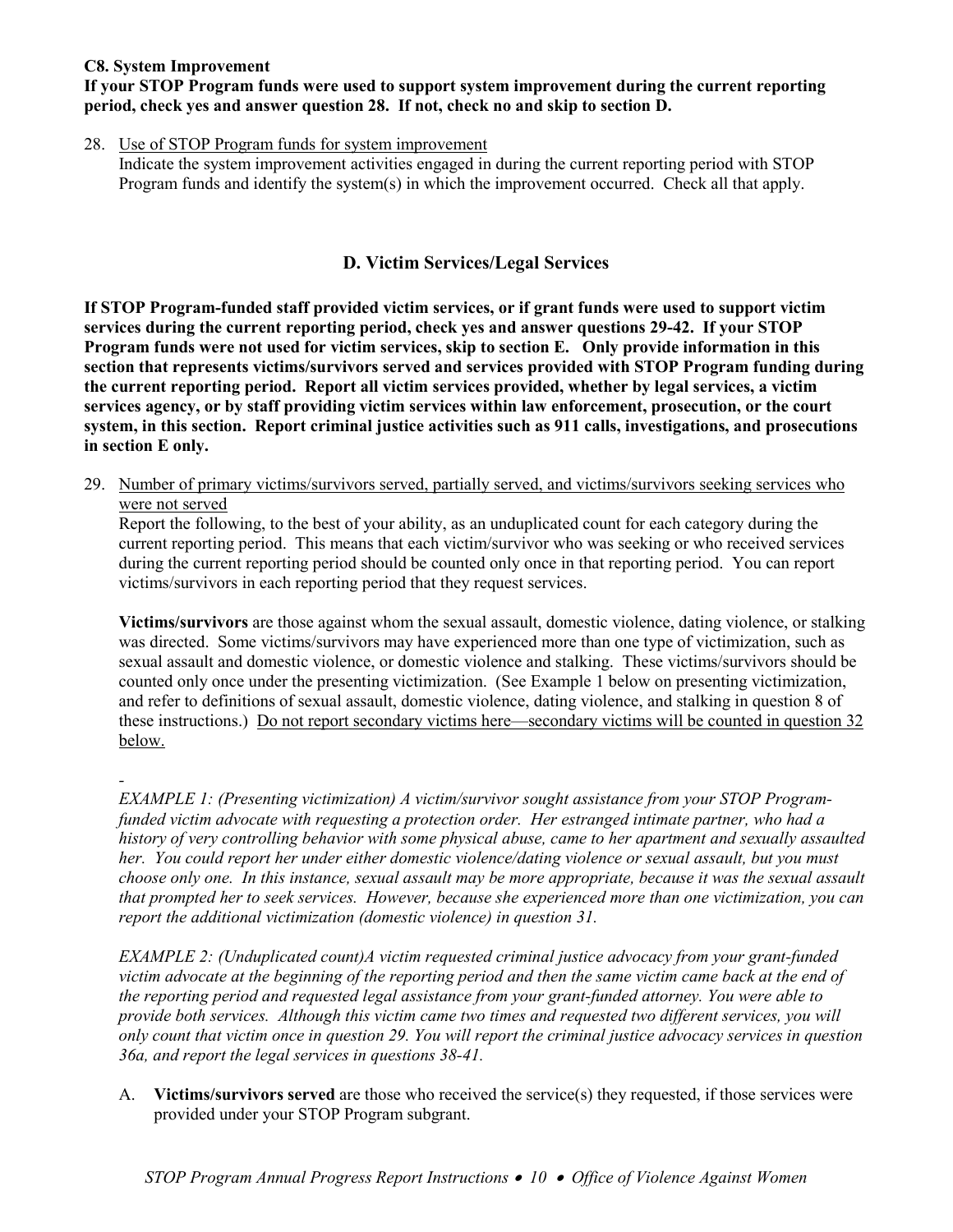- B. **Victims/survivors partially served** are those who received some of the service(s), but not all of the services they requested, if those services were provided under your STOP Program subgrant.
- C. **Victims/survivors seeking services who were not served** are those who sought services but did not receive the service(s) they were seeking, if those services were provided under your STOP Program subgrant.

Note: If you receive a call or request for service from someone who is NOT a victim/survivor, or if the person is a victim/survivor but is requesting a service you do NOT provide under your STOP Program subgrant, that person should NOT BE COUNTED in any category. If you contact victims/survivors to offer services, and they do not want services or you can not locate them, do not count them in this question. (See instructions for question 36d, Victim-witness notification/outreach to victims.)

*EXAMPLE 2: (Served) A domestic violence victim/survivor calls your program looking for assistance obtaining a protection order. You assist her with the paperwork and with the filing and service of the emergency protection order, and accompany her to the protection order hearing three weeks later. Since this victim/survivor received the services she requested that were provided under your STOP Program subgrant, she should be counted as "served" in the domestic violence/dating violence column.*

*EXAMPLE 3: (Partially served) A victim/survivor whose ex-husband has been charged with stalking comes into the prosecutor's office to get information about the criminal process. Your advocate explains the process to her, what she can expect, the different hearings that will take place, etc. She asks the advocate to attend the arraignment with her, but the advocate already is scheduled to be in another courtroom on the date. This victim/survivor received information from your advocate, but not the other service she requested that you normally provide under your STOP Program subgrant. She should be counted as "partially served" in the stalking column.*

*EXAMPLE 4: (Not served) A woman is sexually assaulted by the person with whom she was living. A police officer who responded to the call has called your program's hotline on behalf of the victim asking if an advocate will accompany the victim to the hospital during her examination. There is no advocate available to do this, and it is a service your program is funded to do under your STOP Program subgrant. You are unable to provide the requested service, therefore she should be counted as "not served" in the sexual assault column.*

*EXAMPLE 5: (Not counted) You receive police reports on all domestic violence incidents responded to by police. During the reporting period, you sent out letters to 500 victims/survivors based on these police reports, informing victims/survivors of services you provide; twenty-five letters are returned as undeliverable. Only victims/survivors who contact you after receiving the letter and who request a service that you are funded to provide with STOP Program funds would be counted in question 29; none of the other victims/survivors to whom you mailed letters would be counted at all in this question. (You would, however, count the letters sent to victims/survivors in question 36d, if this activity was funded by your STOP Program subgrant.)*

*(Examples 6A, 6B, and 6C use the same scenario to illustrate how the three categories of "served," "partially served," and "not served" should be applied to the varying responses the victim/survivor received.)* 

# *EXAMPLE 6:*

- *A. A sexual assault victim/survivor calls your program looking for crisis intervention and group support. You provide crisis intervention and she attends a support group for sexual assault victims/survivors. This victim/survivor has received the services she requested that you are funded to provide under your STOP Program subgrant and should be counted as "served."*
- *B. A sexual assault victim/survivor calls your program looking for crisis intervention and group support. You provide crisis intervention. However, your group support services are full and you can not provide this service. This victim/survivor has received some, but not all, of the services she requested that you*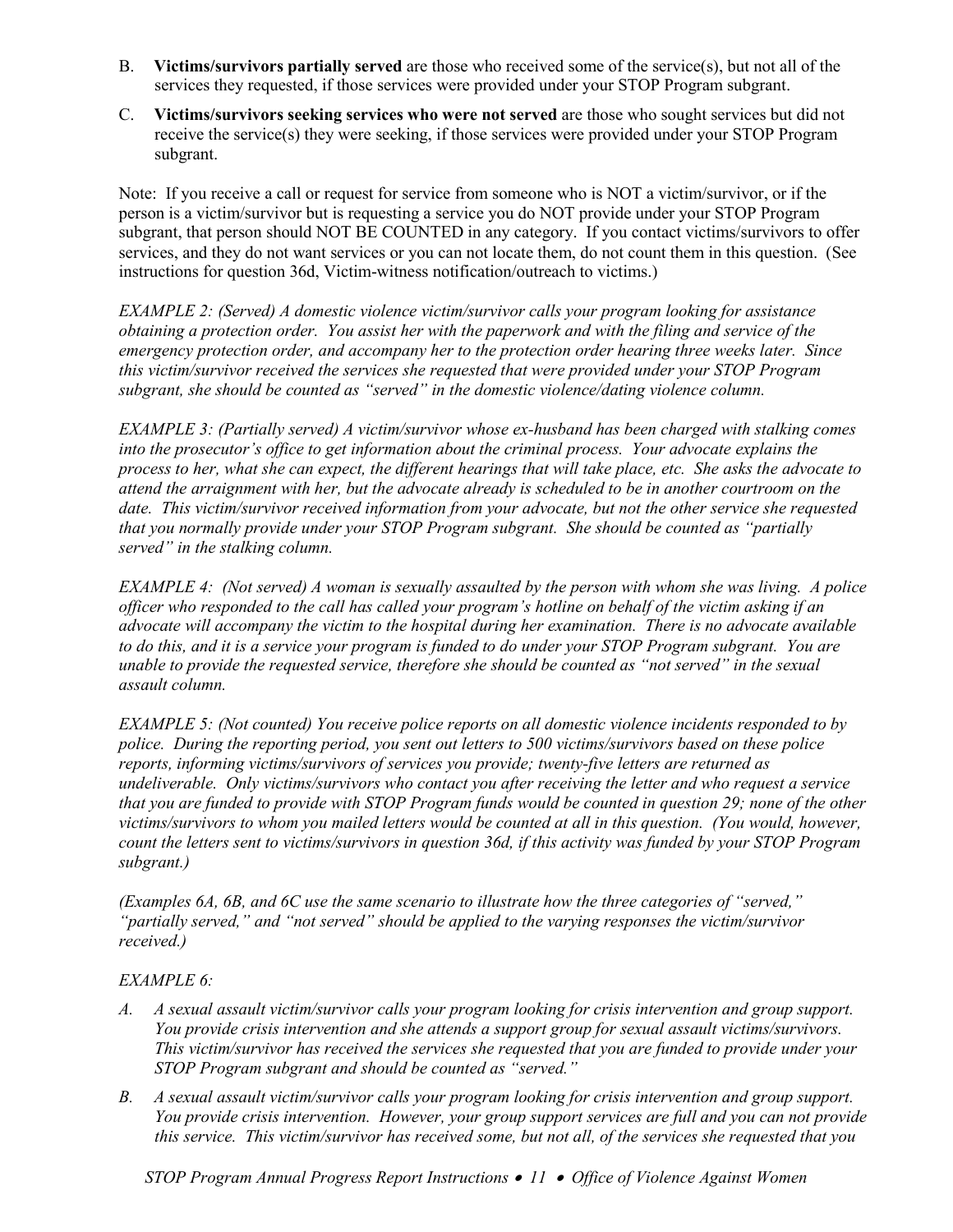*are funded to provide under your STOP Program subgrant and should be counted as "partially served."*

*C. A sexual assault victim/survivor calls your program looking for crisis intervention and group support. You have a waiting list for all services and cannot provide her any services at this time. When your services become available, you cannot locate her. This victim/survivor has not received any of the services she requested that you are funded to provide under your STOP Program subgrant and should be counted as "not served."*

The partially served and not served categories generally have to do with issues within your program that keep you from providing grant-funded services to a victim/survivor who requests those services. If a victim/survivor chooses to discontinue services once they have begun receiving them, then the victim/survivor should be reported as "served." The same is true if a victim/survivor moves, even if they do not inform you, and they are unable to complete the services. When determining whether a victim/survivor is served, partially served, or not served, do not consider services the victim/survivor declined, unless the victim/survivor requested a service but found the program rules unacceptable.

30. Number of new victims/survivors served and partially served during the current reporting period For each victim/survivor reported in 29A and 29B, report the number of victims/survivors who began receiving STOP Program-funded services during the current reporting period. If this is your first time using STOP Program funds to provide victim services, then all victims/survivors in 29A and 29B should be reported as new. If the victim/survivor has been counted as served or partially served in a previous reporting period do not include them here, even if the victim/survivor sought services for a new victimization.

*EXAMPLE 1: During the current reporting period you used grant funds to serve ten victims/survivors. Four of the victims/survivors started receiving services during the current reporting period, five victims/survivors began services during previous reporting period, and one victim/survivor began services over a year ago. You would report "4" in question 30, since only four of the victims/survivors reported in 29A and 29B started receiving services during the current reporting period*

*EXAMPLE 2: During the previous reporting period, a domestic violence victim/survivor sought and received grant-funded services. Last month, the victim returned to your organization after her estranged intimate partner sexually assaulted her, and requested assistance in obtaining a protection order. Your grant-funded attorney was able to provide this service. You would NOT report this victim here, since she had received services in a previous reporting period.*

### 31. Number of victims/survivors served for all types of victimizations

For each victim reported as served or partially served in question 29A and 29B, report any additional types of victimizations for which they received STOP Program-funded services during the current reporting period. Report a victim under each additional victimization in the row that corresponds to the victimization you reported that victim under in question 29A and 29B. Report a victim only once under each additional victimization.

**Trafficking** is defined as sex trafficking in which a commercial sex act is induced by force, fraud, or coercion, or in which the person induced to perform such act has not attained 18 years of age; and/ or the recruitment, harboring, transportation, provision, or obtaining of a person for labor or services, through the use of force, fraud, or coercion for the purpose of subjection to involuntary servitude, peonage, debt bondage, or slavery.

NOTE: This table automatically populates the number of victims/survivors served and partially served under each presenting victimization. For instance, if you reported 10 sexual assault victims/survivors in 29A and 29B, the "Presenting victims/survivors of sexual assault" row would be populated with "10" under the "Sexual assault" column.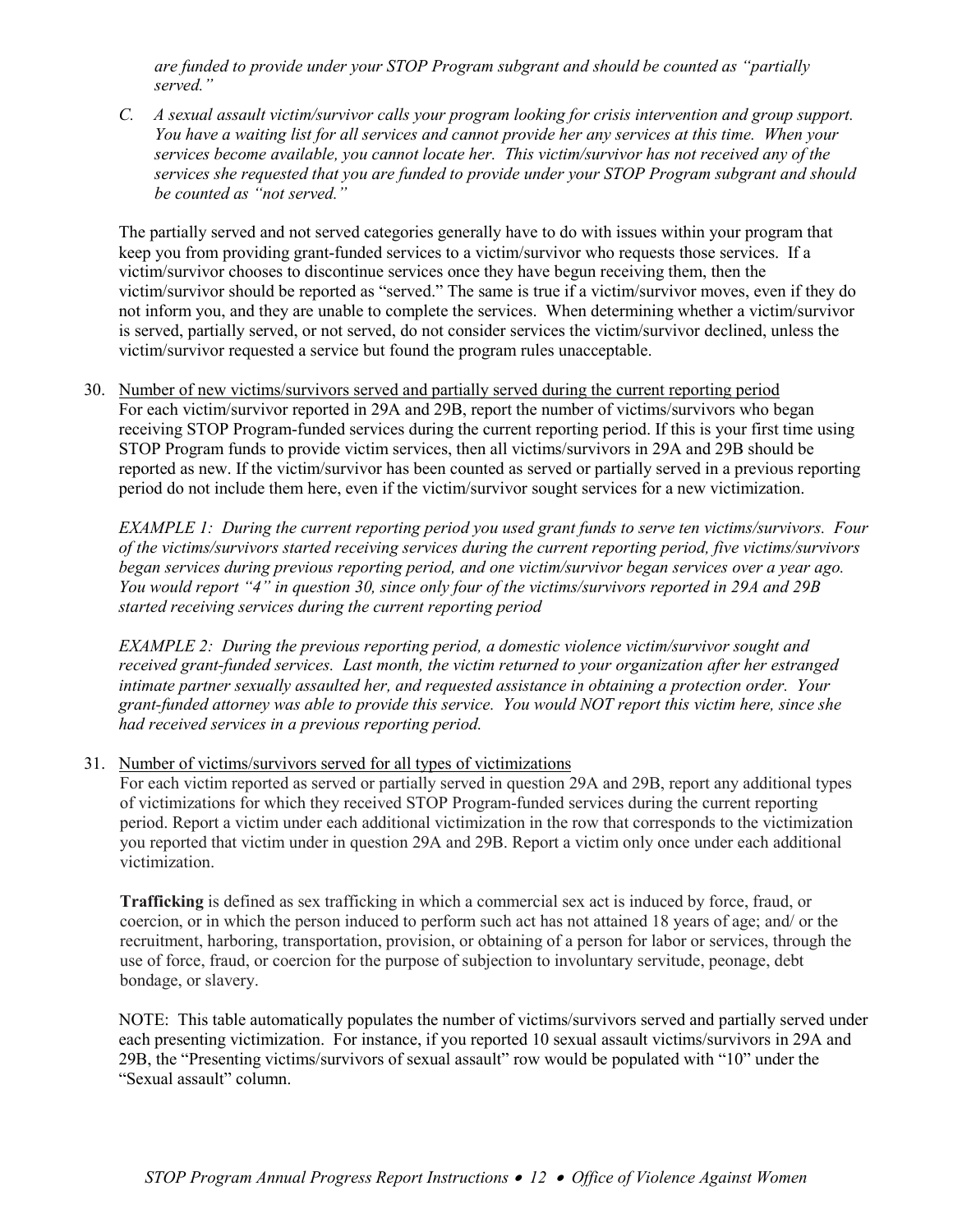*EXAMPLE: Your grant-funded program served two sexual assault victims and 13 domestic violence/dating violence victims during the current reporting period. One sexual assault victim had also experienced trafficking, three domestic violence victims had also experienced sexual assault, and one domestic violence/dating violence victim had experienced stalking. This would be reported as follows:*

|                                                                      | <b>Additional victimizations</b> |                                                |                 |                    |  |
|----------------------------------------------------------------------|----------------------------------|------------------------------------------------|-----------------|--------------------|--|
| <b>Presenting victimization</b>                                      | <b>Sexual</b><br>assault         | <b>Domestic</b><br>violence/dating<br>violence | <b>Stalking</b> | <b>Trafficking</b> |  |
| Presenting victims/survivors of sexual assault                       | 7                                |                                                |                 |                    |  |
| Presenting victims/survivors of domestic<br>violence/dating violence | 3                                | 13                                             |                 |                    |  |

# 32. Number of secondary victims served

Report the following, to the best of your ability, as an unduplicated count for each category during the current reporting period. This means that each secondary victim who was seeking or who received services during the current reporting period should be counted only once in that reporting period, which should correspond to the category of victimization of the primary victim/survivor.

Secondary victims are those who are indirectly affected by the domestic violence, dating violence, sexual assault, and/or stalking. They will be children, siblings, spouses or intimate partners, parents, grandparents, and other affected relatives. In order to be counted here, secondary victims must receive services—it is not enough that they are related to a victim/survivor who received STOP Program-funded services.

*EXAMPLE 1: A domestic violence victim/survivor enters a STOP Program-funded shelter with her three children. The woman will be counted as a primary victim/survivor, and all three children will be counted as secondary victims, since all of them received shelter services.*

*EXAMPLE 2: A stalking victim/survivor receives assistance from a STOP-funded attorney in obtaining a protection order against her former husband, but does not include her child on the protection order. She will be counted as a primary victim/survivor, but her child will not be counted as a secondary victim, since the child did not receive a service.*

*EXAMPLE 3: The grandmother of a dating violence victim/survivor calls a STOP Program-funded sexual assault services hotline to ask for help with how to deal with her adolescent granddaughter who was sexually assaulted on a first date. The grandmother will be counted as a secondary victim, since she received services; the granddaughter will not be counted as a primary victim/survivor, since she did not receive services.*

- 33. Reasons that victims/survivors seeking services were not served or were partially served Indicate the reasons that victims/survivors seeking services were not served, partially served, or both by checking all that apply. OVW acknowledges that funded programs may not be able to serve all victims/survivors who request services. This information is being collected to identify unmet needs and barriers to service.
	- *Conflict of interest:* The program cannot serve the victim/survivor because current or previous relationships with that victim/survivor or other parties related to that victim/survivor would interfere with the ability of the program to serve that victim/survivor. For example, the program is currently serving a victim/survivor. Her partner, identifying as your client's victim, requests to join the same support group as the person you are already serving.
	- *Did not meet statutory requirements:* Victim/survivor does not meet requirements of statute. For example, a victim/survivor requests help with a divorce, but has not met statutory residency requirements to file for a divorce in the jurisdiction.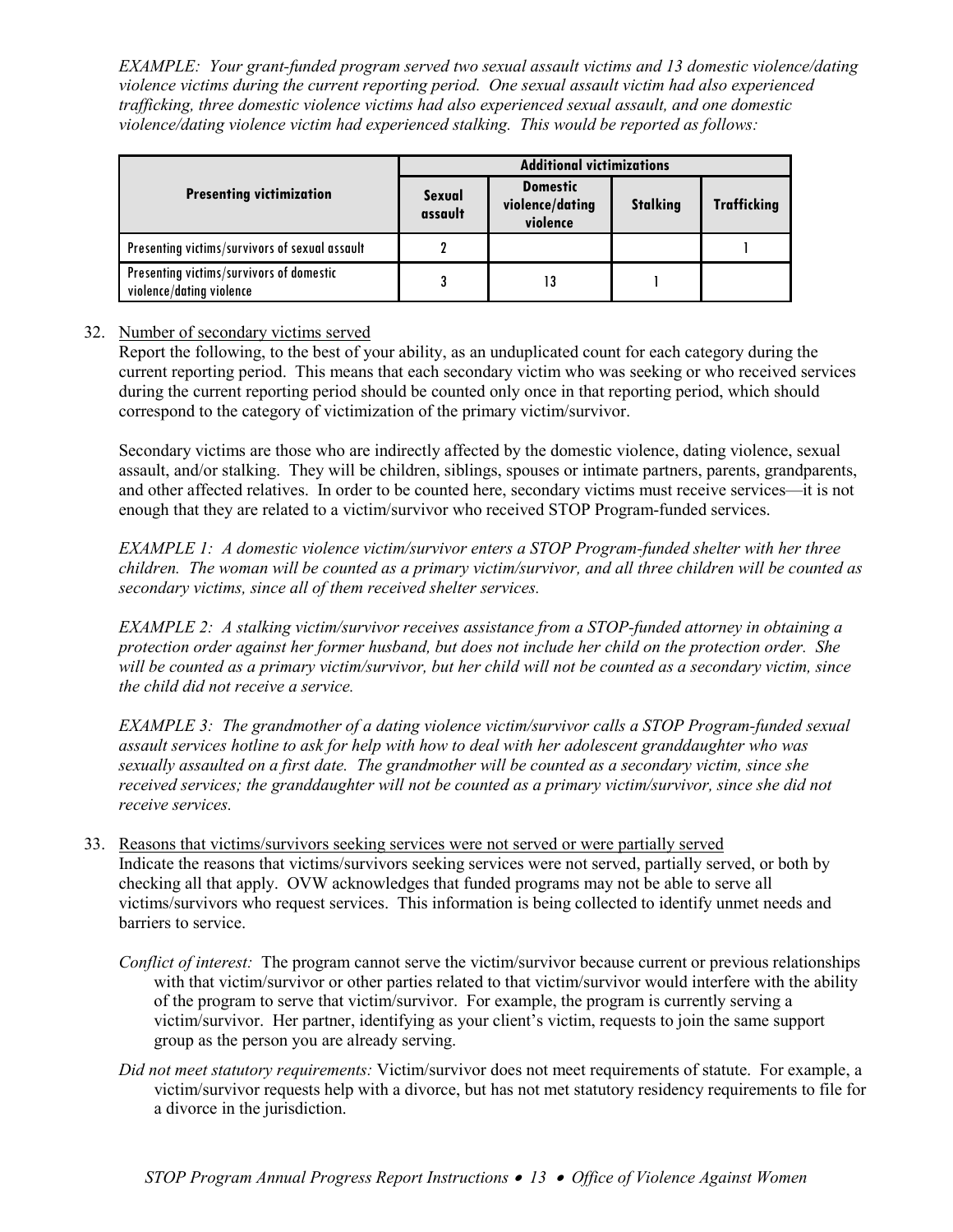- *Hours of operation:* Hours during which the program provides services are not compatible with the hours the victim/survivor is available to receive requested services.
- *Insufficient/lack of culturally appropriate services:* Services currently provided under the grant are not culturally appropriate for the victim/survivor.
- *Insufficient/lack of language capacity (including sign language):* Interpreter services not available or not available at the time the victim/survivor is seeking services. Victims/survivors may be placed on a waiting list to receive interpreter services, but have not been served by the end of the current reporting period.
- *Insufficient/lack of services for people with disabilities:* The services provided under the grant are not accessible to people with disabilities. For example, a shelter does not allow a care attendant to accompany a victim/survivor to the shelter, which prevents her from being able to use shelter services.
- *Lack of child care:* Victim/survivor is unable to receive requested services due to the lack of available child care.
- *Program reached capacity/limited service availability:* Program is operating at full capacity. Victims/survivors may be placed on a waiting list.
- *Program rules not acceptable to victim/survivor:* Although eligible for services under the grant, a victim/survivor is not willing to comply with rules of the program. For example, a program requires eight individual counseling sessions and the victim/survivor does not want to attend individual counseling.
- *Program unable to provide service due to limited resources/priority setting:* Program has set priorities (e.g., that they will only represent victims/survivors in protection order hearings who are in imminent danger, or who have complex legal issues related to their protection orders) and is unable to serve victims/survivors who do not meet the priority criteria because of limited resources.
- *Services inappropriate or inadequate for people with mental health issues:* Staff are not able, for any reason, to provide appropriate or adequate services for victims/survivors with mental health problems. For example, the program does not have overnight staff and the victim/survivor cannot be left alone overnight.
- *Services inappropriate or inadequate for people with substance abuse issues:* Staff are not able, for any reason, to provide appropriate or adequate services for victims/survivors with substance abuse problems.
- *Services not appropriate for victim/survivor:* For any reason, the services available under the grant are not appropriate for a victim/survivor. For example, although support groups are offered under the grant for survivors of sexual assault, a victim/survivor requesting support group services is not served because it is clinically determined that the victim/survivor is not appropriate for the group.
- *Services not available for victims/survivors accompanied by male adolescent*: Although shelter services are provided under the grant, your shelter has rules prohibiting adolescent males from residing in the shelter, and the victim/survivor refuses to go to the shelter without the child. Therefore, the victim/survivor is denied shelter services.
- *Transportation:* Victim/survivor is unable to arrange for transportation to receive services or to attend court hearings. This includes situations in which public transportation is not available or, if available, cannot be paid for.

Below are examples of responses in the "other" category that indicate the victim/survivor should have been reported in a different category or should not have been reported at all in answer to this question.

### *EXAMPLE 1: In the "Other" category, you report, "Victim refused services"*

*If your program offers services, usually through outreach, and the victim/survivor refuses the services or does not contact your program to accept services, you would not count this person at all in this section.*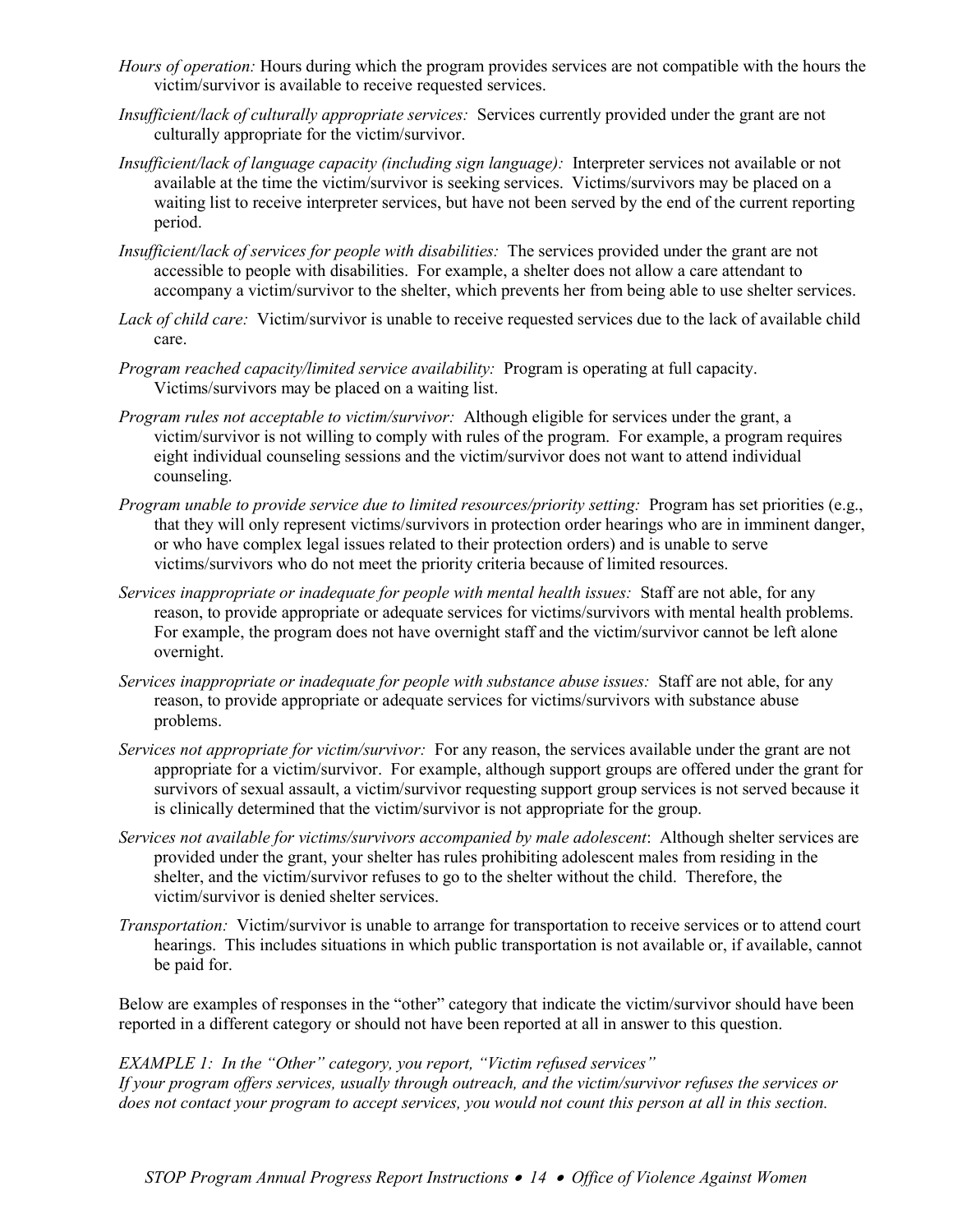*EXAMPLE 2: In the "Other" category, you report "Service was not provided by our program" Only consider services supported with grant funds. For example, your STOP Program subgrant funds only crisis intervention services but a victim/survivor contacts your program seeking crisis intervention and a support group. You only consider your program's ability to provide the crisis intervention when determining if the victim/survivor should be counted as served, partially served, or not served, since your program is not funded to provide support group services under your STOP Program subgrant.*

### *EXAMPLE 3: In the "Other" category, you report "Could not locate victim"*

*If your program began to provide the requested services, this person would be counted as served. However, if this person was placed on a waiting list, and when your program was able to provide the service you were not able to locate the victim/survivor, you would then count this victim/survivor as not served. You would indicate "program reached capacity" in question 33 because your program was not able to provide the service when it was requested.*

### 34. Demographics of victims/survivors served or partially served

Based on the victims/survivors reported in 29A and 29B, report the total numbers for all that apply. Because victims/survivors may identify as more than one race/ethnicity the total for "Race/ethnicity" may exceed the total number of victim/survivors reported in 29A and 29B. However, the total number of victims/survivors reported under "Race/ethnicity" should not be less than the total number of victims/survivors reported in 29A and 29B.The total number of victim/survivors reported in the "Gender" and "Age" categories should equal the total number of victims/survivors reported in 29A and 29B. Those victims/survivors for whom gender, age, and/or race/ethnicity is not known should be reported in the "unknown" category. Do not report demographics for secondary victims. The demographic categories listed under race/ethnicity are mandated by the federal Office of Management and Budget.

- *Race/ethnicity:* Report the race or ethnicity with which the victim/survivor identifies. You may count victims/survivors in more than one of the race/ethnicity categories. However, victims/survivors should not be counted more than once in each category. For example, if a victim/survivor identifies as American Indian and Alaska Native, you would only report them once in the category "American Indian and Alaska Native."
- *Gender*: Report the gender of each victim/survivor, or if the gender is unknown, report it as unknown. This is an unduplicated count, and the total number for gender should equal the sum of 29A and 29B.
- *Age:* Report the number of victims/survivors served in the applicable age category, or if the age is unknown, report it as unknown. This is an unduplicated count, and the total number for age should equal the sum of 29A and 29B.
- *People with disabilities:* Count victims/survivors with a significant limitation in activities of daily living as people with disabilities. This may include people who are vision-impaired, people with developmental disabilities, and people with diagnosed mental illness, if their activities are so limited.
- *People with limited English proficiency:* Report the number of victims/survivors served who have limited English proficiency. Individuals who do not speak English as their primary language and who have limited ability to read, write, speak, or understand English can be counted as having limited English proficiency.
- *People who are D/deaf or hard of hearing:* Report the number of victims/survivors who identify with and participate in the language, culture, and community of Deaf people based on the use of sign language (Deaf); victims/survivors who identify within the audiological definition of severe to profound hearing loss and who don't have a cultural affiliation (deaf); and/or victims/survivors who identify with any degree of hearing loss from mild to profound and are committed to participate in society through the use of their residual hearing plus hearing aids, speechreading, and assistive technology to aid communication (hard of hearing).
- *People who are immigrants/refugees/asylum seekers:* Where possible, report the number of victims/survivors who were immigrants/refugees/asylum seekers. This is not a question about immigration or legal status.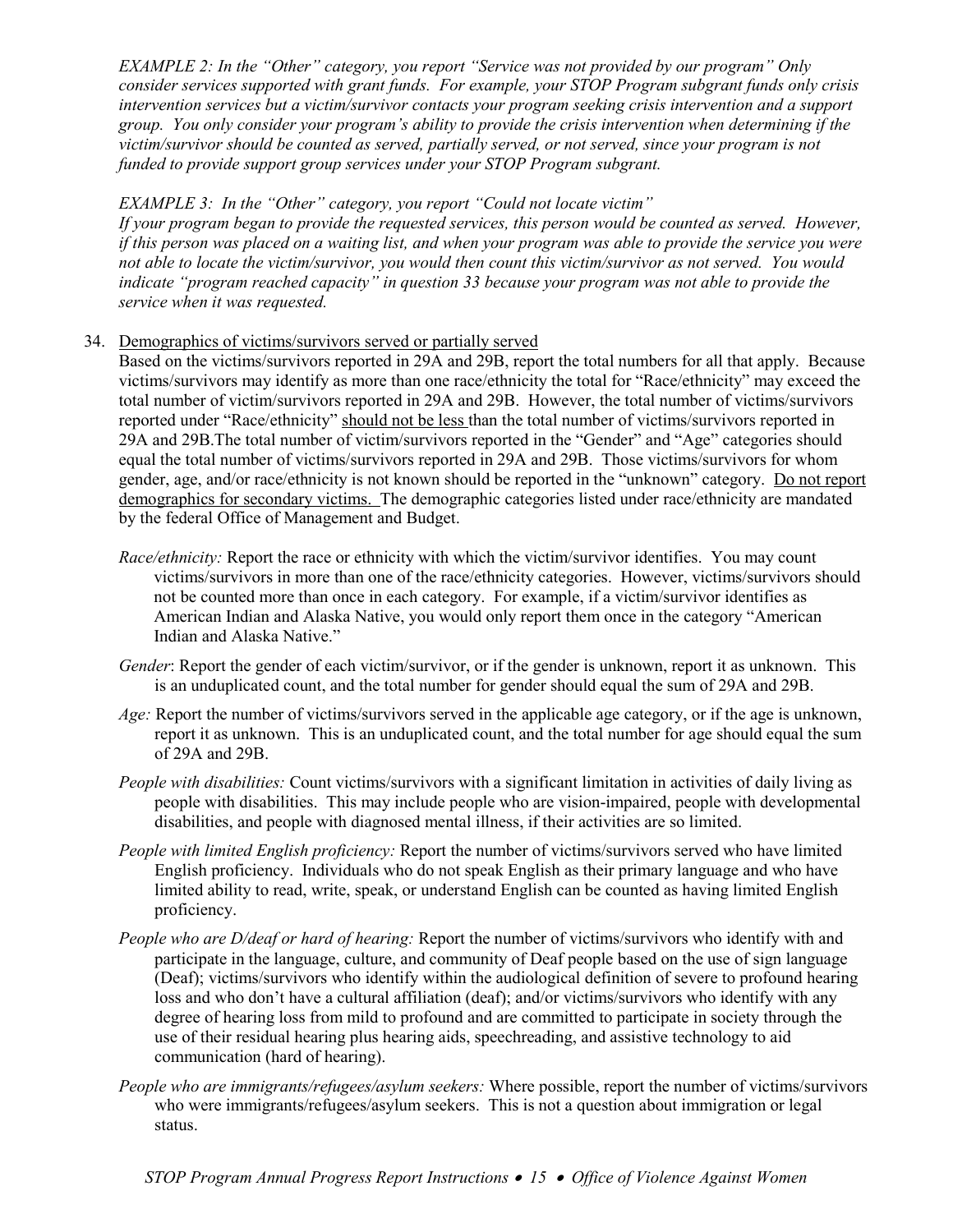*People who live in rural areas:* Report the number of victims/survivors who live in a rural area or community. If you do not know if an area is rural, you may use any of the following definitions: any area or community, respectively, no part of which is within an area designated as a standard metropolitan statistical area by the Office of Management and Budget, consistent with the U.S. Census; or any area or community, respectively, that is within an area designated as a metropolitan statistical area or considered as a part of a metropolitan statistical area and is located in a rural census tract; or any incorporated place or census designated place with fewer than 2,500 inhabitants that is located outside an urbanized area. You may also use the following website to determine if the victims/survivors you have served live in rural areas: [http://datawarehouse.hrsa.gov/RuralAdvisor/.](http://datawarehouse.hrsa.gov/RuralAdvisor/)

*EXAMPLE: You served a 20-year-old woman who is a victim/survivor of sexual assault, who identifies as American Indian and Latina, who does not read or write English, and whose primary language is Lakota. Count this victim/survivor under Race/Ethnicity (American Indian and Hispanic, Latino, or Spanish origin), Gender (Female), Age (18-24), and as a person with limited English proficiency.*

### 35. Victims/survivors' relationship to offender by victimization

For those victims/survivors reported as served and partially served in questions 29A and 29B, report the relationship of the victim/survivor to the offender by type of victimization. Victims/survivors are those against whom the sexual assault, domestic violence, dating violence, or stalking was directed. If a victim/survivor experienced more than one type of victimization and/or was victimized by more than one perpetrator, count the victim/survivor in all categories that apply. The total number of relationships in the sexual assault column must be at least the sum of the number of sexual assault victims/survivors reported in 29A and 29B; the total number in the domestic violence/dating violence column must be at least the sum of the number of domestic violence/dating violence victims/survivors reported in 29A and 29B; and the total number in the stalking column must be at least the sum of the number of stalking victims/survivors reported in 29A and 29B. The total number of victims/survivors reported here all together may total more than the sum of all victims/survivors reported in 29A and 29B. Do not report relationships to offenders for secondary victims.

- *Current or former spouse or intimate partner*: The victim/survivor (1) is currently or formerly married to the offender, (2) shares a child in common with the offender, (3) is cohabitating with or has cohabitated with the offender as a spouse, or (4) is a person similarly situated to a spouse of the offender under the domestic or family violence laws of the jurisdiction receiving grant monies.
- *Other family member or household member:* The victim/survivor is related to the offender by blood, kinship, or similar relationships. Family is defined to include both traditional and non-traditional family structures, including foster parents, grandparents and other relatives, single parents, gay or lesbian parents, extended family, clans, etc. This includes victims/survivors who shared a household or have/had a roommate relationship with the offender.
- *Dating relationship:* The victim/survivor is, or has been, in a social relationship of a romantic or intimate nature with the offender. The existence of such a relationship is determined by the following factors: 1) length of the relationship; 2) type of relationship; and 3) frequency of the interaction between the persons involved.
- *Acquaintance:* The victim/survivor is known to the offender. For example, the victim/survivor is a neighbor, employee, co-worker, friend, fellow schoolmate, student, etc., of the offender.
- *Stranger:* The victim/survivor and the offender are not known to each other.

*EXAMPLE: A victim/survivor who was being stalked by her former intimate partner and was sexually assaulted by the person with whom she is currently in a dating relationship would be counted as follows:*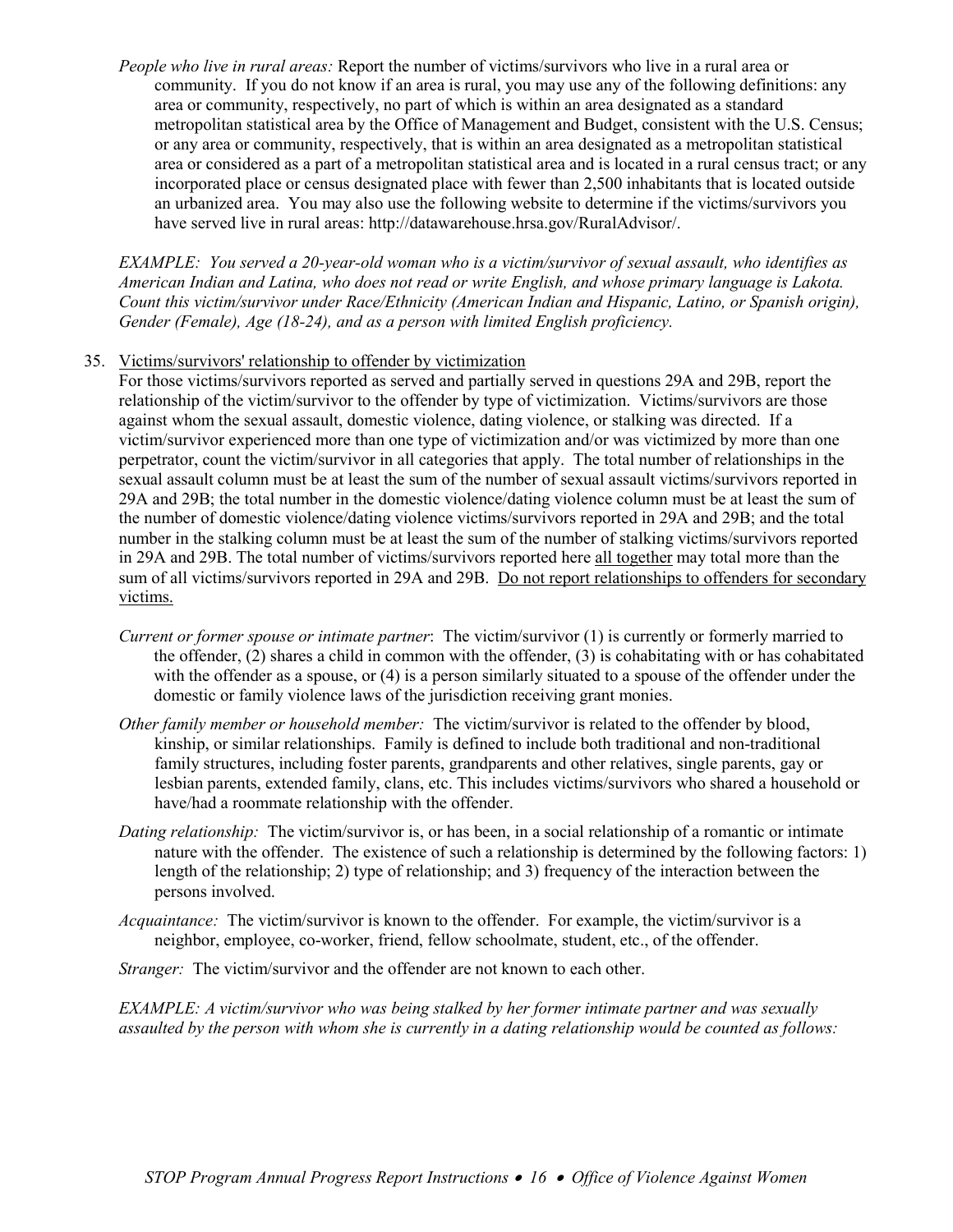|                                              | <b>Number of victims/survivors</b> |                                                |                 |  |
|----------------------------------------------|------------------------------------|------------------------------------------------|-----------------|--|
| Victims/survivors' relationships to offender | Sexual assault                     | <b>Domestic</b><br>violence/dating<br>violence | <b>Stalking</b> |  |
| Current or former spouse or intimate partner |                                    |                                                |                 |  |
| Other family or household member             |                                    |                                                |                 |  |
| Dating relationship                          |                                    |                                                |                 |  |

#### 36a. Victim services

Based on the victims/survivors reported in 29A and 29B, report the number of primary victims/survivors who received STOP Program-funded services during the current reporting period. Count each victim/survivor only once for each type of service that the victim/survivor received under the "Number of victims/survivors served" column. Under the "Number of times service was provided" column, report the total number of times victims/survivors received the grant-funded service during the current reporting period. The total for each type of service under the number of victims/survivors column should not be higher than the total of 29A and 29B. Do not report secondary victims receiving services in this question. Legal assistance provided by a grant-funded attorney or paralegal should be reported in questions 38-41.

- *Civil legal advocacy/court accompaniment*: Assisting a victim/survivor with civil legal issues, including preparing paperwork for protection orders; accompanying a victim/survivor to a protection order hearing, or other civil proceeding; and all other advocacy within the civil justice system. This also includes accompanying a victim/survivor to an administrative hearing, such as unemployment, Social Security, TANF, or food stamp hearing.
- *Counseling services/support group:* Individual or group counseling or support provided by a volunteer, peer, or professional.
- *Criminal justice advocacy/court accompaniment:* Assisting a victim/survivor with criminal legal issues including notifying the victim/survivor of case status, hearing dates, plea agreements, and sentencing terms; preparing paperwork such as victim impact statements; accompanying a victim/survivor to a criminal court proceeding or law enforcement interview; and all other advocacy within the criminal justice system.
- *Crisis intervention*: Process by which a person identifies, assesses, and intervenes with an individual in crisis so as to restore balance and reduce the effects of the crisis in her/his life. In this category, report crisis intervention that occurs in person and/or over the telephone.
- *Forensic exam*: A medical examination to collect and document evidence, evaluate and treat STDs and pregnancy, and refer victims/survivors to follow-up or medical care or counseling. Does not include accompanying the victim/survivor to a hospital, clinic, or medical office.
- *Hospital/clinic/medical response*: Accompanying a victim/survivor to, or meeting a victim/survivor at, a hospital, clinic, or medical office.
- *Language services*: Provision of interpretation and/or translation.
- *Transportation*: Provision of transportation, either directly or through bus passes, taxi fares, or other means of transportation
- *Victim/survivor advocacy*: Actions designed to help the victim/survivor obtain needed resources or services including employment, housing, shelter services, health care, victim's compensation, etc.

#### 36b. Shelter services

Report the total number of victims/survivors and accompanying family members who received emergency shelter and/or transitional housing. This should be an unduplicated count of both victims/survivors and family members. This means that each victim/survivor and each family member who received shelter services during the current reporting period should be counted only once. Report the total number of bed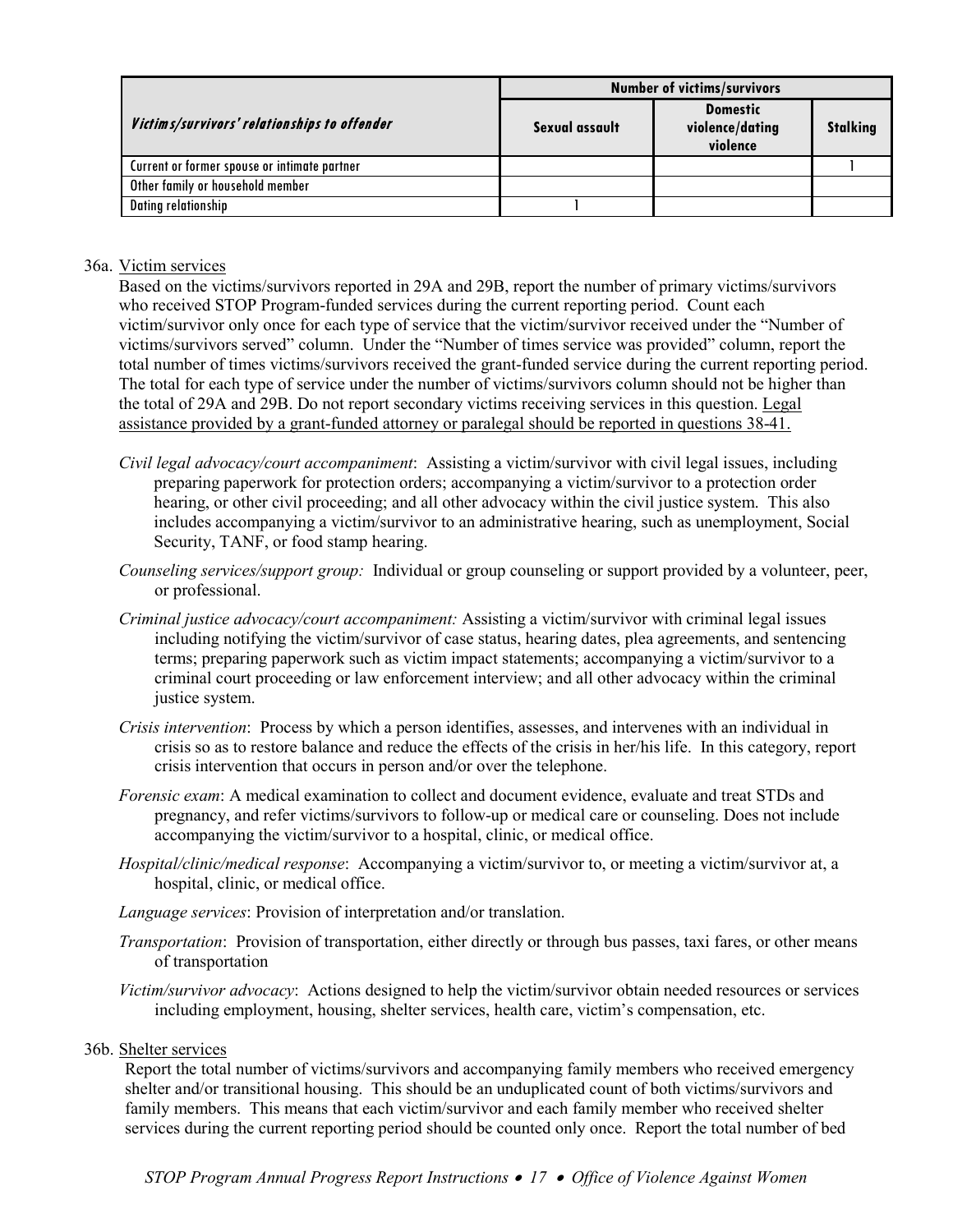nights provided in emergency shelter and/or transitional housing to victims/survivors and family members. The number of bed nights is computed by multiplying the number of victims and family members by the number of nights they stayed in the shelter. The number of bed nights will typically be significantly higher than the number of victims and family members.

*EXAMPLE: 10 victims/survivors stayed in the emergency shelter for 5 days each and each victim survivor was accompanied by 3 family members who also stayed for 5 nights each, this would be reported as follows:*

| <b>Shelter service</b> | Number of         | <b>Number of family</b> | Number of bed |
|------------------------|-------------------|-------------------------|---------------|
|                        | victims/survivors | members                 | nights        |
| Emergency shelter      |                   | 30                      | 200           |

*Emergency shelter:* Victim/survivor is housed in a safe, sometimes confidential place that provides 24-hour access to living quarters for a limited amount of time. Emergency shelter can also be safe-homes (generally private homes allowing a victim/survivor who is in immediate danger to stay for a short period of time on an emergency basis) and hotel accommodations.

*Transitional housing:* Victim/survivor is housed either in an apartment or single-family unit. This housing often includes a case management component that would include a work plan for what the client will accomplish while staying at the facility. Victims/survivors and their children are offered the array of direct services that the victim service agency offers other clients, such as court advocacy and assistance in getting TANF, WIC, job training, child care, legal assistance, permanent housing, vouchers, support and educational groups, and other services.

# 36c. Hotline support, information and referral

Report the number of hotline requests received from primary victims, and the total number of hotline requests received on phone lines paid for with STOP Program funds or answered by STOP Program-funded staff during the current reporting period. Primary victims whose requests reported here should not be reported as victims/survivors served in question 29 unless they also received at least one of the services listed in question 36a Victim Services or question 36b Shelter Services. Victims/survivors who receive services such as crisis intervention or victim advocacy over the telephone, in addition to basic hotline information and/or referrals, should also be reported in question 36a. Hotline requests that include victim advocacy or crisis intervention services are those that require more time than the average call and involve a more intensive focus on the immediate needs and situation of the victim. All requests, whether or not from victims/survivors, should be included in "Total number of requests".

*EXAMPLE 1: A victim/survivor calls the grant-funded hotline and is in crisis. The advocate spends 30 minutes on the call assisting the victim/survivor. In this case, the call would be counted in this question under "Number of calls from primary victims" and under "Total number of requests." The victim/survivor would also be counted in question 29 as a victim served, in question 36a under "Crisis intervention," and demographics would need to be collected on this caller in questions 34 and 35.*

*EXAMPLE 2: A mother of a victim/survivor calls the grant-funded hotline and requests information about available services for her daughter. Your program provides her with the information. In this case, she would be counted in this question under "Total number of requests;" she would not be reported in any other questions, and demographics would not be collected for this caller.* 

# 36d. Victim-witness notification/outreach to victims/survivors

Report the number of unsolicited letters, phone calls, or visits to victims/survivors of specific incidents of sexual assault, domestic violence/dating violence, and stalking identified in police reports or court documents, informing them of services and/or providing information about the criminal justice system. Victims/survivors who are the recipients of these notification/outreach activities should not be reported as victims/survivors served in question 29 unless they also received at least one of the services reported in question 36a Victims Services or question 36b Shelter Services.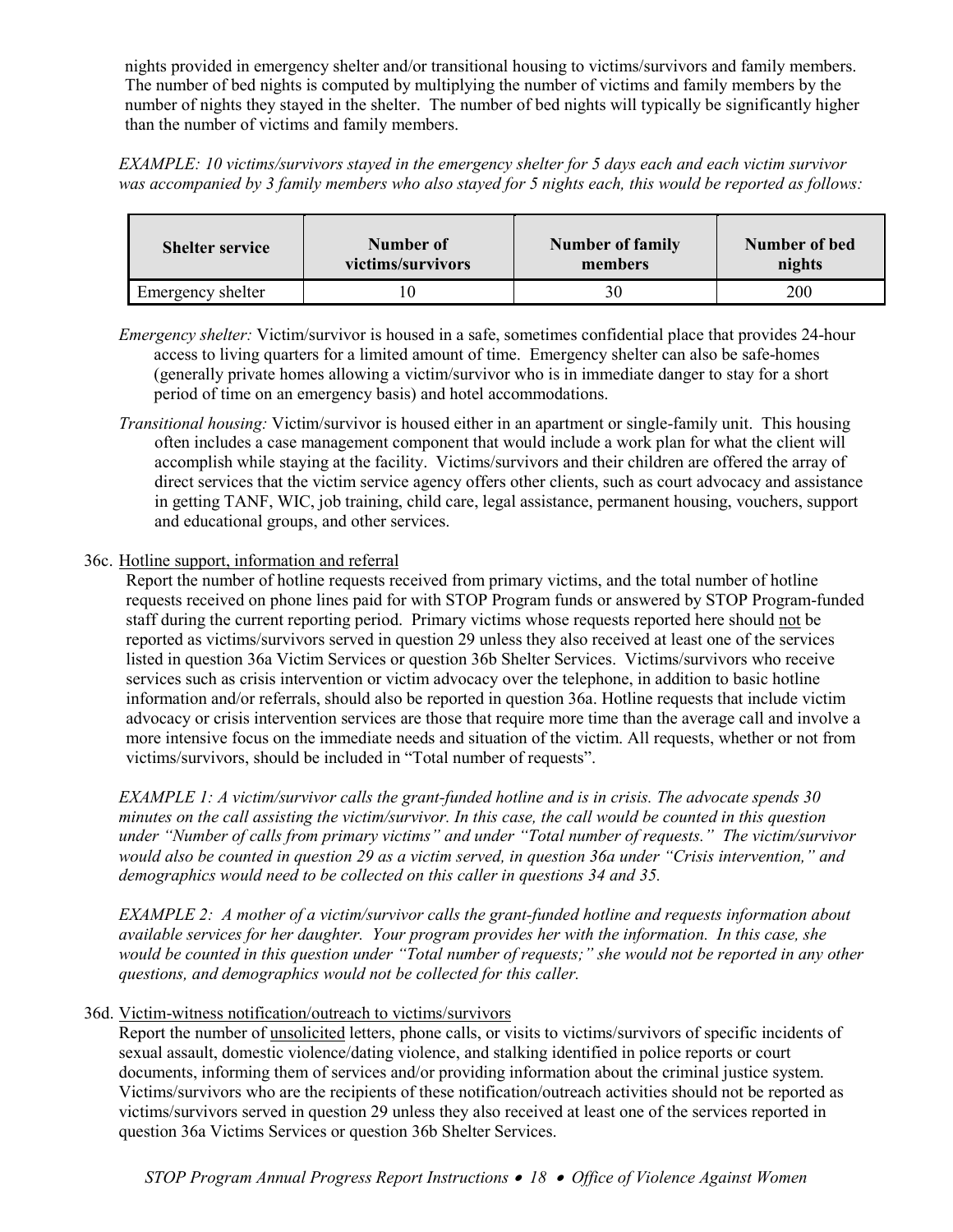*EXAMPLE 1: Your agency works closely with local law enforcement and they provide you with copies of the police reports. Your agency sends out 75 letters during the current reporting period and five victims/survivors call and request grant-funded services. In this case, you would report 75 in question 36d and the 5 victims/survivors requesting grant-funded services would also be counted in question 36a by the type of grant-funded service they requested. These 5 victims/survivors would be reported in question 29 and, if they were reported as served or partially served, demographics would also need to be reported in questions 34 and 35. However, if no victims/survivors requested services, you would only report in question 36d.*

*EXAMPLE 2: Your agency conducts outreach activities in the community during the current reporting period. Your grant-funded outreach worker conducts outreach by visiting the homes of 10 victims/survivors during the current reporting period. Each victim/survivor refuses services. In this case, you would only report those 10 outreach activities in question 36d. The victims/survivors visited by the outreach worker would not be reported at all in question 29 and no other demographics would need to be reported.*

### 37. Protection orders

Report the total number of temporary and/or final protection orders requested and granted for which STOP Program-funded victim services staff assisted victims/survivors during the current reporting period. This should include all orders having the force of law that are designed to protect the victim/survivor from contact with the offender during the pendency of the order. They may be referred to as protection from abuse, protection from harassment or anti-harassment orders, restraining orders, or no-contact or stay-away orders in your jurisdiction, and they may be criminal or civil. Temporary orders are generally issued *ex parte*, meaning without a court hearing, for a short period of time (e.g., 30 days), and final orders are issued after a court hearing for a longer period of time (e.g., two years). For all instances in which victim services staff assisted the victim/survivor in obtaining such an order, the number of those orders requested and granted should be reported here. If STOP Program-funded attorneys or paralegals assisted victims in obtaining protection orders, those orders should be reported in questions 38-41.

### **Legal Services**

**If STOP Program-funded staff provided legal services to victims/survivors during the current reporting period, check yes and answer questions 38-41. If your STOP Program funds were not used for legal services, check no and skip to question 42.** 

### **Answer questions 38-41 only if your STOP Program funds supported an attorney and/or paralegal who provided legal services to victims/survivors during the current reporting period.**

### 38. Legal issues

Report the number of primary victims/survivors from 29A and 29B who had legal issues addressed by STOP-funded attorneys or paralegals during the current reporting period. Count a victim/survivor once in each category of legal issue [A-J] for which they received assistance. For B. Family law matters and G. Immigration matters, provide an unduplicated count of victims/survivors who received assistance in one or more of the subcategories listed under each of those general categories, and report the number of victims/survivors who received assistance in each of the subcategories.

*EXAMPLE: You represented a victim of domestic violence in several matters—a divorce proceeding that also included issues of child custody and child support, and a bankruptcy proceeding. You also helped her obtain a final protection order against an acquaintance who was stalking her. You would report that as (1) A. Protection orders, (1) B. Family law matters, (1) B-i. Divorce, (1) B-ii. Custody/visitation, (1) B-iv. Child/spousal support, and (1) C. Consumer/finance.*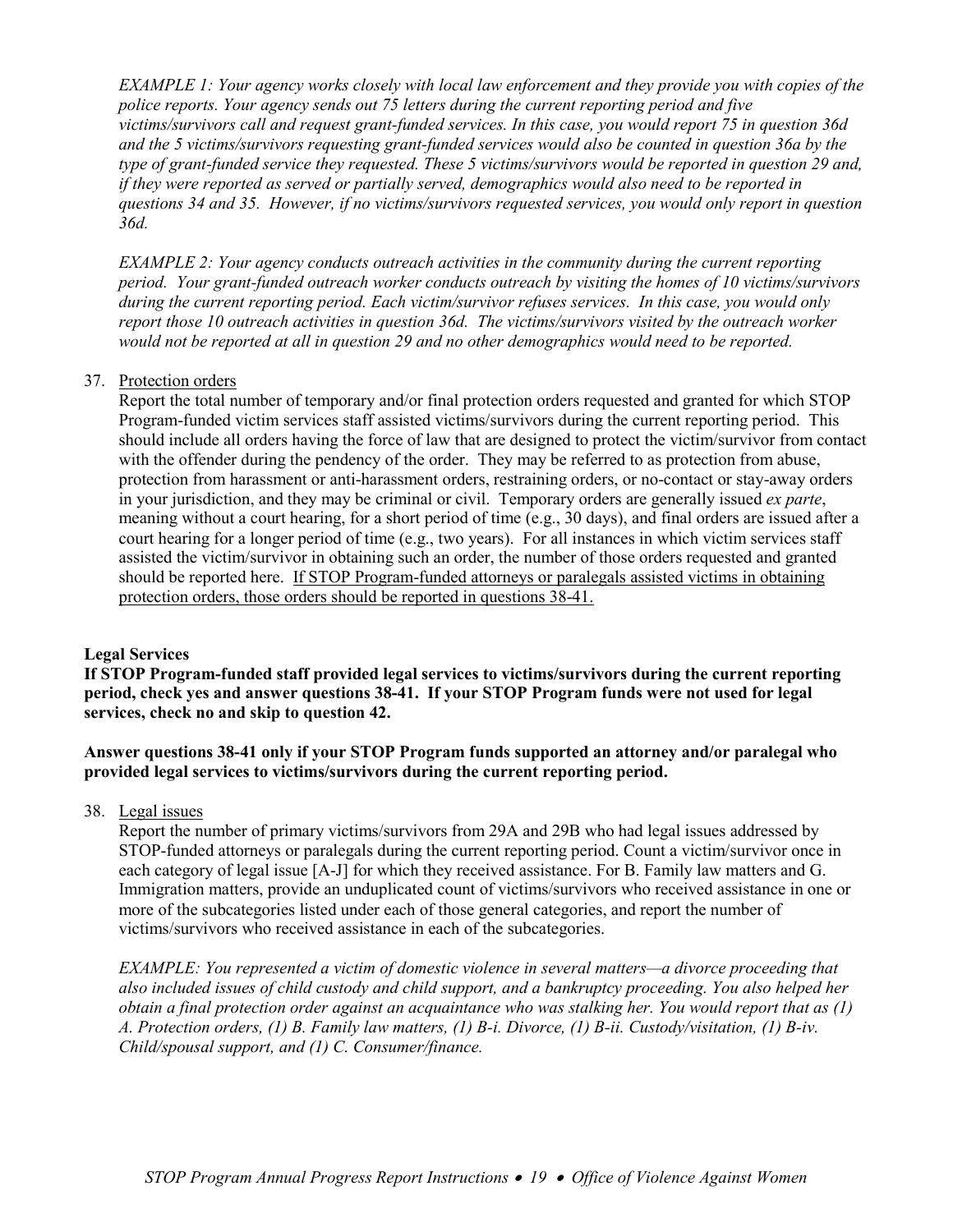- 39. Number of victims/survivors who received assistance with legal issues in question 38 Report an unduplicated count of victims/survivors who received assistance with at least one legal issue in question 38. If they received assistance with more than one legal issue, count them only once in this question and report them below in question 40.
- 40. Number of victims/survivors who received assistance with multiple legal issues Report the number of victims/survivors who received STOP Program-funded services in more than one of the categories [A-J] listed in question 38 during the current reporting period. For purposes of this question, consider all family law matters [section B] as one category and all immigration matters [section G] as one category.
- 41. Legal outcomes

For all cases closed or issues resolved during the current reporting period for which services were provided by STOP Program-funded attorneys and paralegals, report the number and type of outcome for each issue addressed and resolved. Include all outcomes for all matters.

*Information:* supplying self-help materials or verbal information specific to a victim/survivor's particular needs following an intake.

*Referral:* following legal assessment and some advice or other legal assistance provided, decision to *refer*.

*Advice:* reviewing relevant information and providing advice on action to take to address a legal *problem*.

*Brief services:* limited action taken (e.g., short letter, phone call to a third party, preparation of a will or other document) resulting in closing of cases within a few days or a week.

*Administrative decision:* case is resolved as a result of an administrative agency decision.

- *Court decision:* case is resolved as a result of a court decision. Cases in which a victim/survivor is assisted with and obtains a temporary protection order, even where that victim/survivor did not pursue a longerterm or final order, should be counted here.
- *Negotiated resolution (no filed action/filed action):* case is resolved through negotiation prior to/following initiation of court or administrative action.
- *Victim/survivor withdrew:* case closed because client failed to return and could not be contacted OR client decided not to proceed with the case.

### 42. (Optional) Additional information

Use the space provided to discuss the effectiveness of victim services activities funded or supported by your STOP Program subgrant. You may provide examples, data, or any other information about your victim services activities that you have not already provided.

# **E. Criminal Justice System**

**Only provide information in this section that represents STOP Program-funded criminal justice activities engaged in during the current reporting period. Report all victim services provided by staff within law enforcement, prosecution, or the court system in section D only.** 

### **E1. Law Enforcement**

**If your STOP Program funds were used for law enforcement activities during the current reporting period, check yes and answer questions 43-46. If not, check no and skip to E2.** 

If you have an advocate employed by or located at the law enforcement agency, but STOP Program funds are not supporting the law enforcement activities listed in question 43, you would not fill out this subsection. You would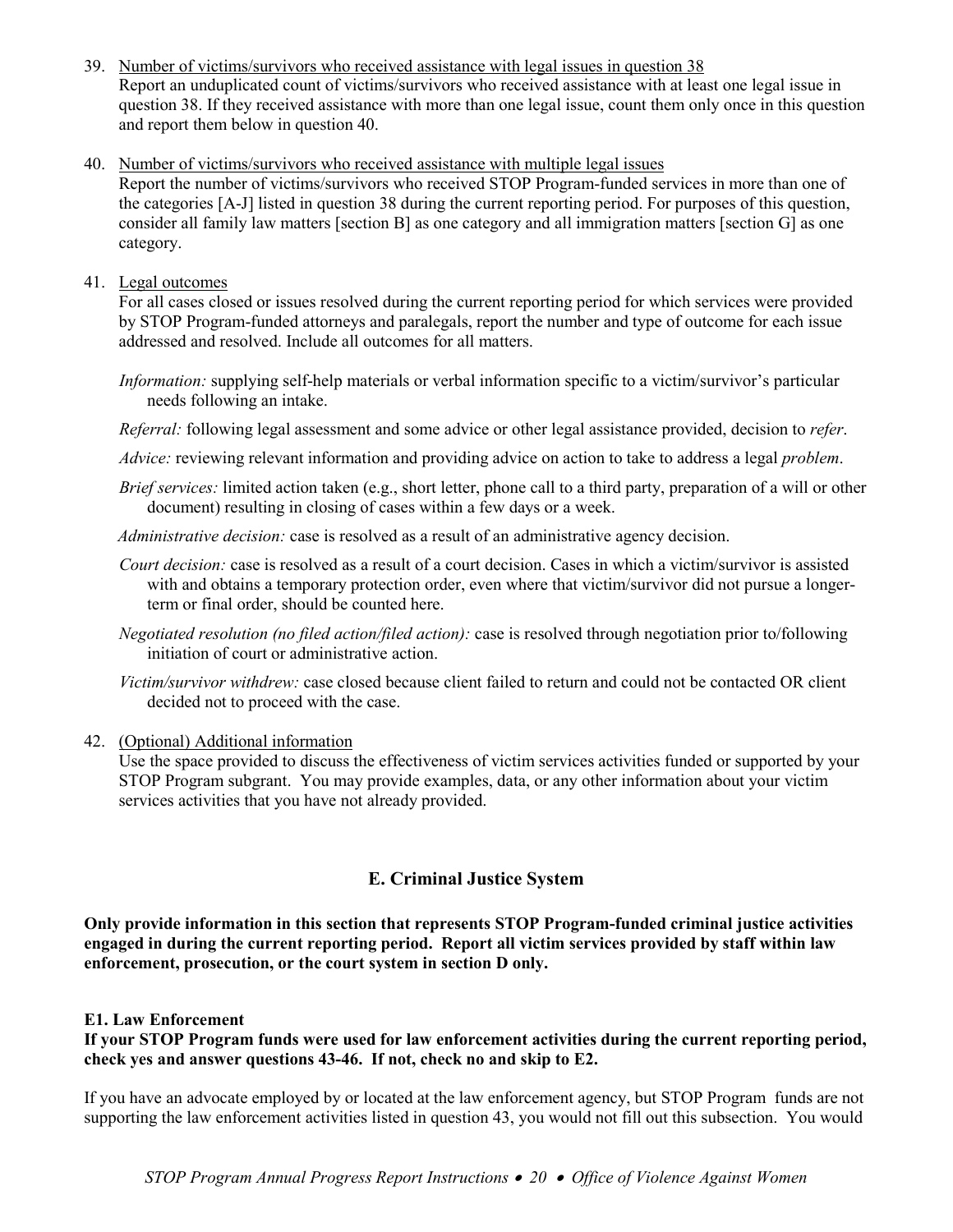report the advocate's activities in the Victim Services section. Provide information only for STOP Programfunded law enforcement activities engaged in during the current reporting period.

### 43. Activities

Report on any of the following activities supported with STOP Program funds relating to sexual assault, domestic violence, dating violence, and/or stalking cases/incidents during the current reporting period, by providing a total number for each of those activities. (See question 8 of these instructions for definitions of sexual assault, domestic violence, dating violence, and stalking.)

For the purpose of the law enforcement section of this report, each incident is one case and may involve one or more offenses and/or one or more victims/survivors. Each case/incident may also involve one or more offenders. For example, each time a law enforcement officer responds to a domestic violence call, it is one incident or case. If an activity relates to a case/incident involving more than one type of crime, the activity should be counted only once under the primary victimization.

*EXAMPLE 1: An officer responds to a 911 call that involves a single victim/survivor who has been sexually assaulted and beaten by her current husband. The officer writes a report and collects evidence. This would be considered one case/incident even though it involves more than one type of crime. You will need to choose which category to report this under--sexual assault or domestic violence.* 

*EXAMPLE 2: Use the same example above but add that the brother of the husband also participated in the assault of the victim/survivor. This would also be considered one case/incident even though there were multiple perpetrators. You will still need to choose which category to report this under, sexual assault or domestic violence.*

*EXAMPLE 3: Use the same example except that the brother was not present during the first incident but arrived later in the day and assaulted the victim/survivor. These would now be considered two separate cases/incidents because they did not occur at the same time.*

- *Calls for assistance*: All 911 and other calls made to law enforcement reporting on or requesting assistance in sexual assault, domestic violence, dating violence, or stalking incidents.
- *Incident reports*: All responses to a sexual assault, domestic violence, dating violence, or stalking incident as reported on an incident report.
- *Cases/incidents investigated:* All cases in which evidence was collected and witnesses were interviewed relating to a sexual assault, domestic violence, dating violence, or stalking incident.
- *Forensic medical evidence*: All cases in which rape kits were processed.
- *Arrests*: All arrests made by law enforcement, except dual arrests.
- *Dual arrests*: All responses by law enforcement in which both parties involved in the sexual assault, domestic violence, dating violence, or stalking incident were arrested. (Dual arrests are discouraged by OVW. It is a goal of this office to reduce the number of dual arrests.)
- *Protection*/*ex parte/temporary restraining orders served:* All instances in which these types of orders have been served on sexual assault, domestic violence, dating violence, or stalking offenders.
- *Arrests for violation of bail bond:* All instances in which arrests were made of offenders charged with sexual assault, domestic violence, dating violence, or stalking crimes who violated conditions set out in their bail bonds.
- *Enforcement of warrants:* All instances in which warrants relating to sexual assault, domestic violence, dating violence, or stalking offenses were enforced.
- *Arrests for violation of protection order:* All instances in which arrests were made of offenders who violated conditions of protection orders obtained by victims/survivors of sexual assault, domestic violence, dating violence, or stalking crimes.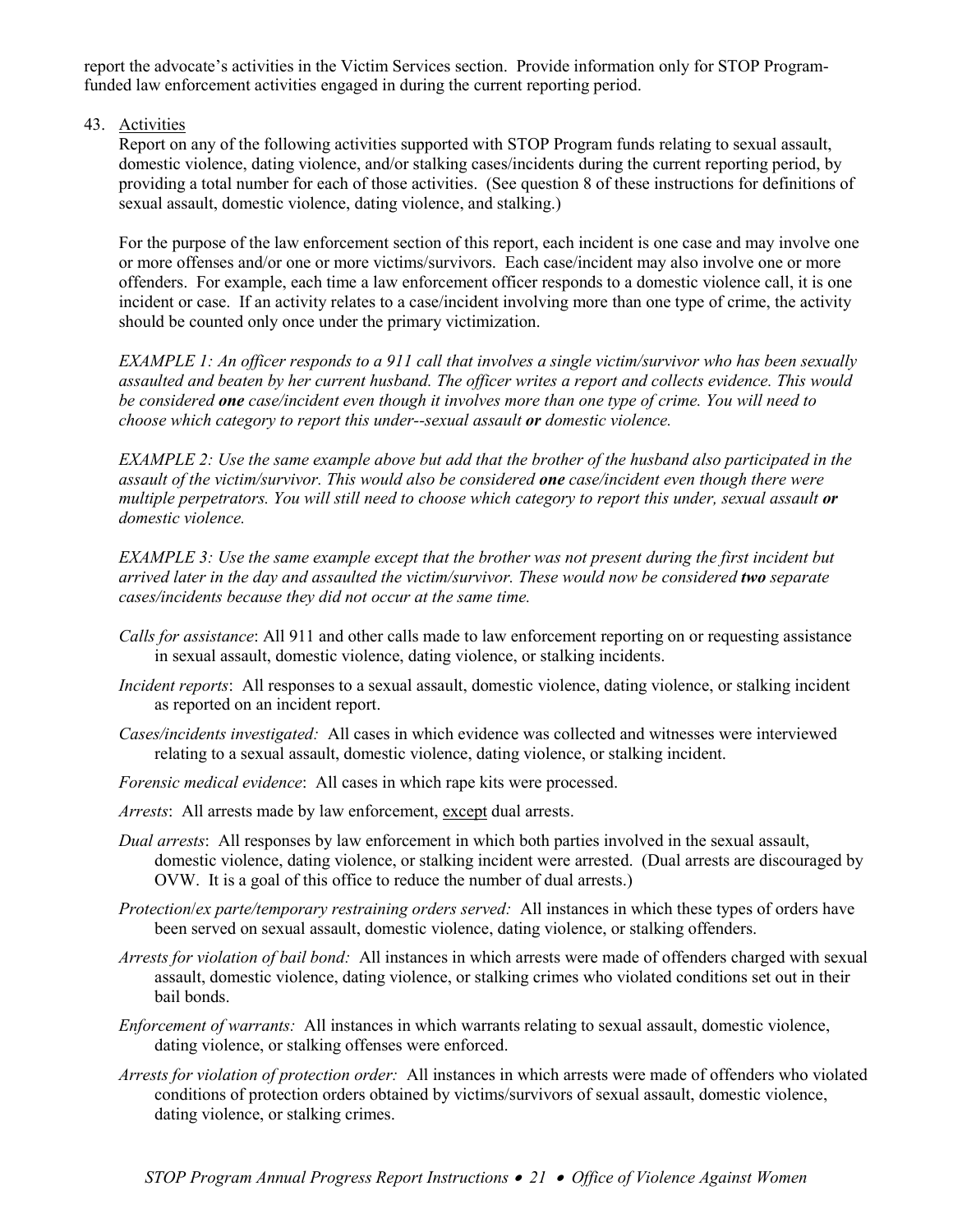- *Protection orders issued:* (to be answered only by subgrantees in jurisdictions that authorize law enforcement officers to directly issue no-contact, protection, or restraining orders in cases of sexual assault, domestic violence, dating violence, and stalking) All orders issued by law enforcement in a sexual assault, domestic violence, dating violence, or stalking case. Do not report these orders as "Protection/ex parte/temporary restraining orders served."
- *Referrals of cases to prosecutor:* Number of cases/incidents that were referred to the prosecutor's office. These cases may involve multiple offenses.
- *Referred for federal prosecution:* Number of cases/incidents involving firearms charges, interstate protection orders, etc., which were referred to a federal prosecutor or federal law enforcement agency.

### 44. Victim/survivor referrals to victim services

Report the total number of victim/survivor referrals to victim services (governmental and non-governmental) during the current reporting period. Victim services refer to services provided by agencies or individuals that serve victims/survivors of sexual assault, domestic violence, dating violence, and/or stalking. These services may be provided by subgrant-funded advocates who are reporting this information in section D. These numbers are not unduplicated; if a victim/survivor is referred to victim services several times during the reporting period, count the number of referrals, not the number of victims/survivors.

### 45. Protection orders

Report the total number of temporary and/or final protection orders requested and granted, for which STOP Program-funded law enforcement staff provided assistance to victims/survivors of sexual assault, domestic violence, dating violence, and/or stalking during the current reporting period. This should include all orders having the force of law that are designed to protect the victim/survivor from contact with the offender during the pendency of the order. They may be referred to as protection from abuse, protection from harassment or anti-harassment orders, restraining orders, or "no-contact" or "stay-away" orders in your jurisdiction, and they may be civil or criminal. Temporary orders are generally issued ex parte, meaning without a court hearing for a short period of time (e.g., 30 days), and final orders are issued after a court hearing, for a longer period of time (e.g., one to two years). For all instances in which law enforcement provided assistance to the victim/survivor in obtaining such an order, the number of those orders requested and granted should be reported here.

### 46. (Optional) Additional information

*Use the space provided to discuss the effectiveness of law enforcement activities funded or supported by your STOP Program subgrant. You may provide examples, data, or any other information about your law enforcement activities that you have not already provided.*

### **E2. Prosecution**

### **If your STOP Program funds were used for prosecution activities during the current reporting period, check yes and answer questions 47-53. If not, check no and skip to E3. Provide information only for STOP Program-funded prosecution activities engaged in during the current reporting period.**

If you have an advocate employed by or located at the prosecutor's office, but grant funds are not supporting the prosecution activities listed in question 47a, you would not fill out this section. You would report the advocate's activities in the Victim Services section.

### 47a. Number of cases received, accepted for prosecution, declined, transferred, or referred

Report the number of domestic violence, dating violence, sexual assault, or stalking-related case referrals received—including cases already charged before reaching the prosecutor's office—and of those cases referred, report the number that were accepted and the number that were declined for prosecution during the current reporting period. A case should be characterized by the most serious offense and may include numerous charges or counts. In most instances, a case will refer to one victim, one offender, and one incident.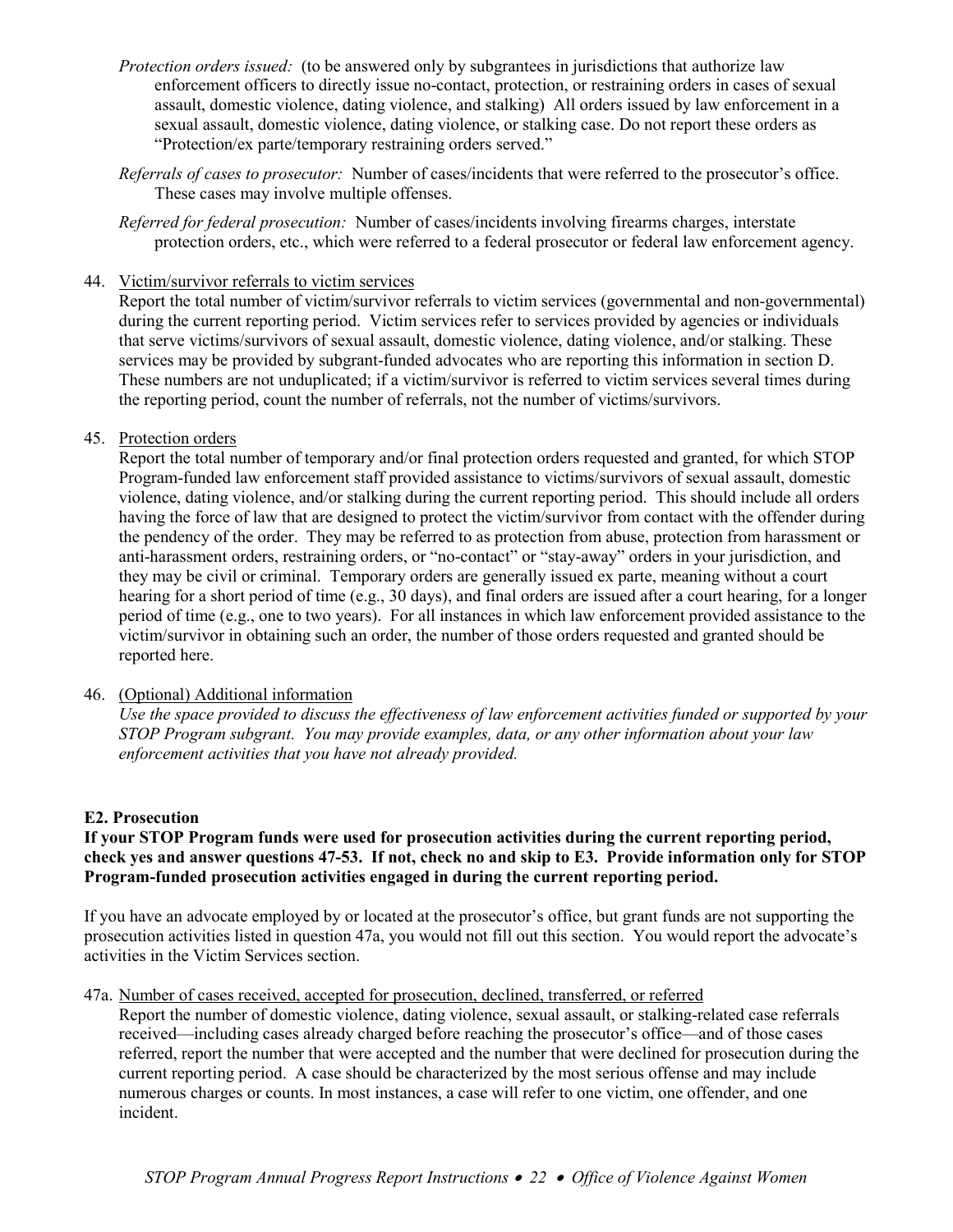Domestic violence cases may include any assaults, battery, vandalism, or other offenses that occurred in a domestic violence incident. Your state law does not have to name an offense ''domestic violence'' for a case addressing that offense to be counted here. Similarly, cases addressing sexual assault, dating violence, and stalking offenses should be counted, even if your state law uses other names for these types of offenses, such as ''sexual battery'' or ''harassment.''

- *a. Number of cases received:* Report the number of new sexual assault, domestic violence, dating violence, and stalking cases referred from law enforcement during the current reporting period. Each case would reflect an incident and may involve one or more offenses.
- *b. Number of cases accepted:* Report the number of sexual assault, domestic violence, dating violence, and stalking cases in which the case went forward for prosecution. In most cases this will mean that formal charges were filed but it may mean proceeding with cases that were filed by law enforcement.
- *c. Number of cases declined for prosecution during the current reporting period*: Report the number of sexual assault, domestic violence, dating violence, and stalking cases in which a decision was made not to go forward with prosecution.
- *d*. *Transferred to a higher or lower court outside the grant-funded jurisdiction*: Report the number of sexual assault, domestic violence, dating violence, and stalking cases that were transferred to a higher or lower court during the current reporting period.
- *e. Referred for federal prosecution:* Number of cases/incidents involving firearms charges, interstate protection orders, etc., which were referred to a federal prosecutor or federal law enforcement agency.

### 47b. Reasons for declining cases

Of those cases reported in question 47a(c) as declined, report only the primary reason for the decision to decline prosecution.

- *Insufficient evidence (returned for further investigation):* The case has been evaluated and determined to not have sufficient evidence to support prosecution at this time. However, the case has been returned to law enforcement, or given to a prosecution-based investigator, for the purpose of developing sufficient evidence.
- *Insufficient evidence/victim unavailable (no further action requested):* The case has been evaluated and determined to not have sufficient evidence to support prosecution. This may include insufficient physical evidence and/or the unavailability of the victim/survivor or other witnesses necessary to prove the case.
- *Request of victim/victim safety:* The case has been evaluated and the prosecutor was made aware that bringing charges could further endanger the victim/survivor and/or her children. Based on this information, a decision was made not to move forward with the case.

*EXAMPLE 1: After reviewing the evidence presented in a domestic violence case, you determine that there is insufficient evidence on the relationship between the victim/survivor and the offender. You decline prosecution and refer the case back to law enforcement to obtain the necessary evidence.* 

*EXAMPLE 2: You are reviewing the evidence in a sexual assault case. You are informed that the victim/survivor has left the jurisdiction and cannot be located. There is insufficient evidence to prosecute the case without the victim/survivor's testimony.* 

*These cases would be reported as follows:*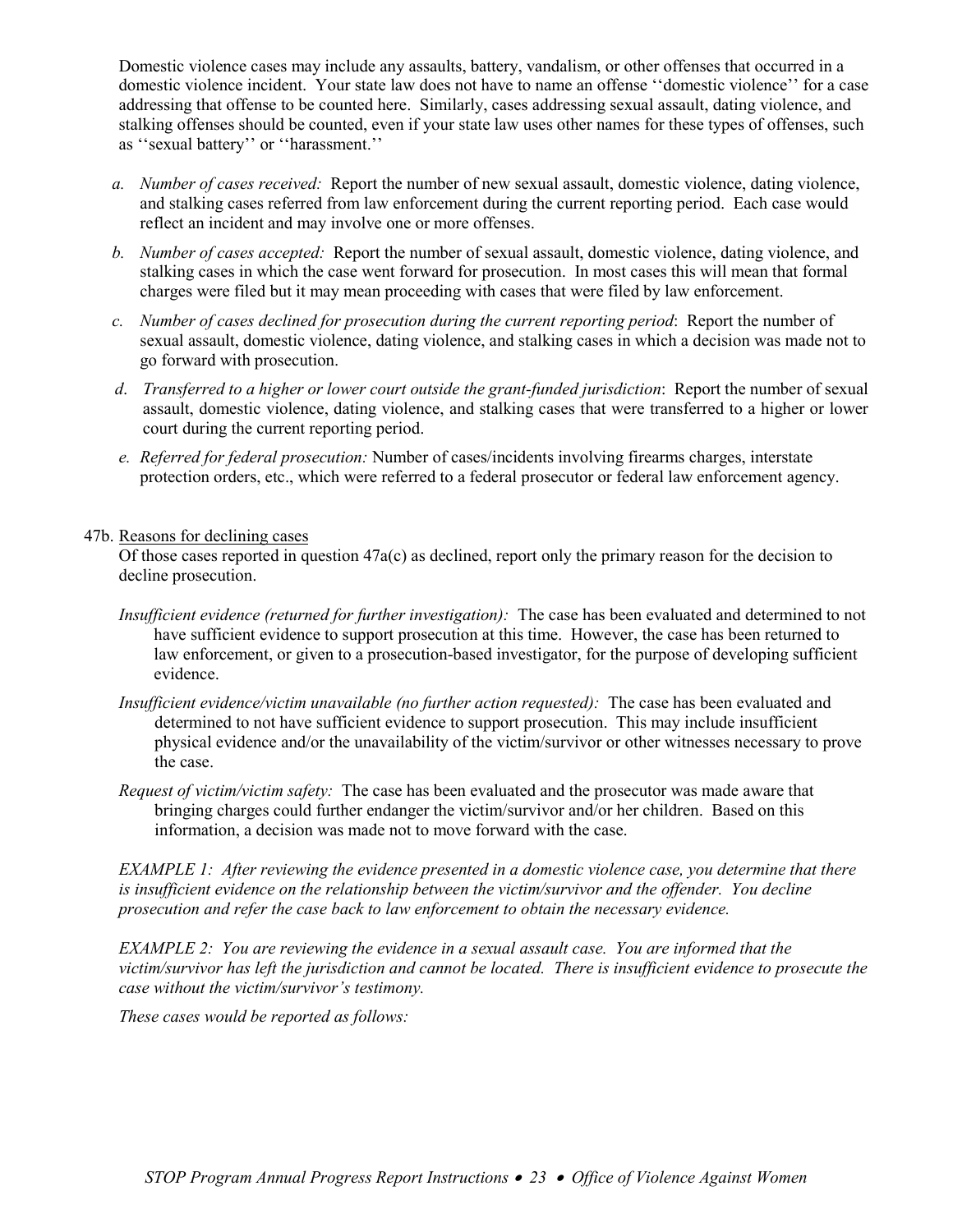| <b>Reason for declining</b>                                | <b>Domestic</b><br>violence/dating<br>violence | Sexual assault | <b>Stalking</b> |
|------------------------------------------------------------|------------------------------------------------|----------------|-----------------|
| Insufficient evidence (returned for further investigation) |                                                |                |                 |
| Insufficient evidence/victim unavailable                   |                                                |                |                 |
| Request of victim/victim safety                            |                                                |                |                 |
| <b>Other</b>                                               |                                                |                |                 |

### 48. Disposition of cases

Report the disposition of listed types of cases that occurred during the current reporting period, including dismissals, deferred adjudications, convictions, and acquittals.

*Dismissed*: Report cases that were dismissed.

- *Deferred adjudication*: Report cases in which there was a deferred adjudication.Deferred adjudication is a process in which adjudication of the case is deferred pending successful completion of certain terms. If a defendant successfully completes those terms, the case is then dismissed.
- *Convicted*: Report cases in which there was a conviction, and indicate whether the offender was convicted as the result of a plea to, or was found guilty of, the highest offense charged ("plead as charged" or "guilty as charged"), of a lesser charge within the same category (e.g., another felony or misdemeanor), or of a lesser charge in a lower category (e.g., a felony reduced to a misdemeanor).
- *Acquitted*: Report cases in which the offender was acquitted.

*EXAMPLE 1: Defendant was charged with a Class A felony, a Class B felony, and two misdemeanor domestic violence offenses. As the result of a plea bargain, the defendant pleaded guilty to the Class A felony charge and the other charges were dismissed. (Plead as charged.)*

*EXAMPLE 2: Defendant was charged with a Class A felony, a Class B felony, and two misdemeanor domestic violence offenses. As the result of a plea bargain, the defendant pleaded guilty to the Class B felony and the other charges were dismissed. (Plead to lesser in the same category.)*

*EXAMPLE 3: Defendant was charged with a Class A felony, a Class B felony, and two misdemeanor domestic violence offenses. As the result of a plea bargain, the defendant pleaded guilty to the two misdemeanor charges and the felony charges were dismissed. (Plead to lesser in a lower category.)*

49. (Optional) Other issues present in cases that reached disposition

If possible, discuss the extent to which cases that were characterized as domestic violence/dating violence, sexual assault, and/or stalking also included additional charges or elements of domestic violence/dating violence, sexual assault, and/or stalking beyond that case characterization. For example, x % of cases reported above as domestic violence cases also included counts of sexual assault, and x % of cases reported as domestic violence or sexual assault also included stalking charges. The purpose of this question is to gather information on how often multiple crimes were present in the cases reported. If detailed information is not available, feel free to provide estimates based on your experience.

50. Tribal subgrantees

If you are a tribal agency or government, report the number of sexual assault, domestic violence, dating violence, and/or stalking cases that were referred to state or federal prosecutors for prosecution during the current reporting period.

51. Victim/survivor referrals to victim services

Report the total number of victim/survivor referrals to victim services (governmental and non-governmental) during the current reporting period. Victim services refer to services provided by agencies or individuals that serve victims/survivors of domestic violence, dating violence, sexual assault and/or stalking. These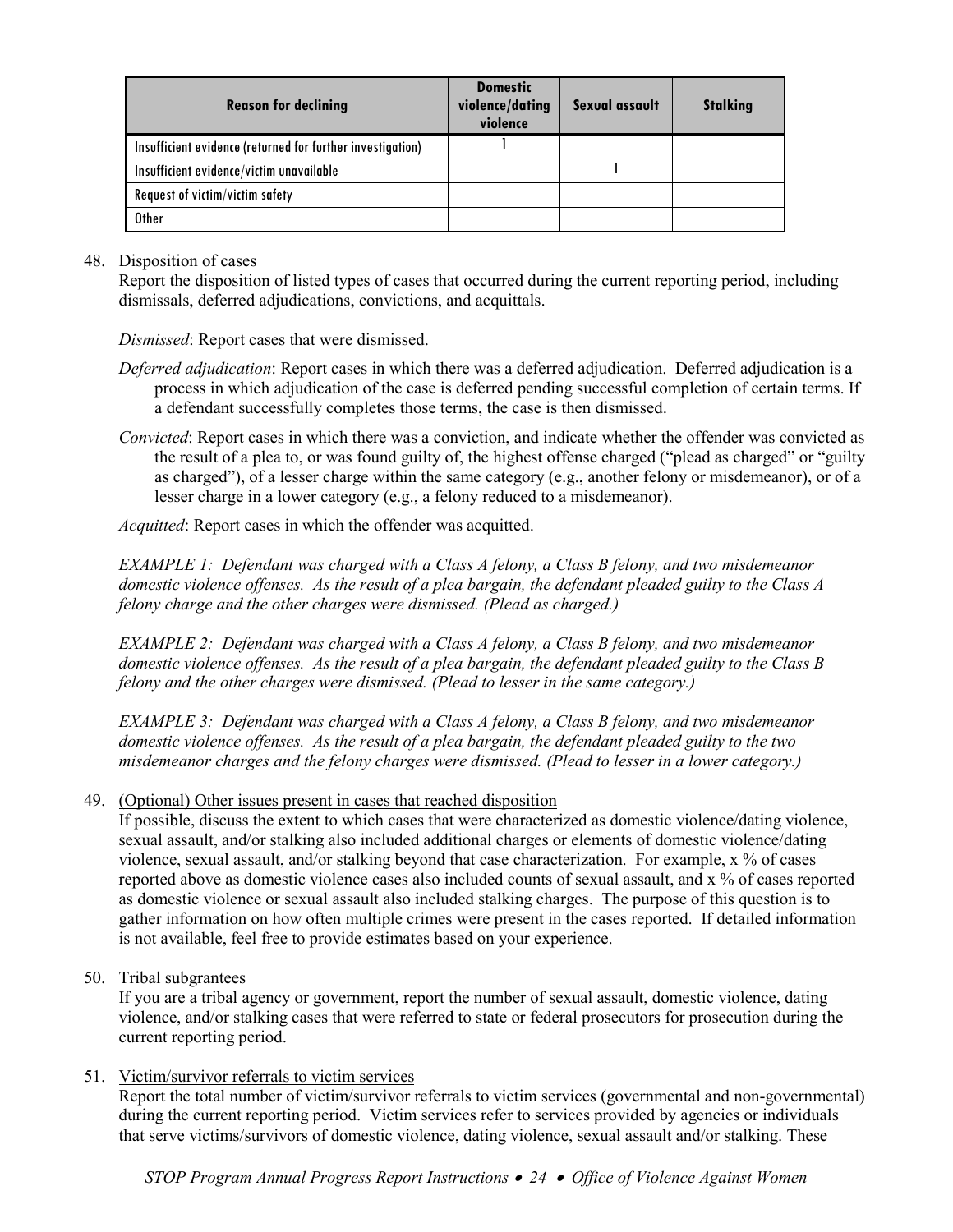services may be provided by subgrant-funded advocates who are reporting this information in section D. These numbers are not unduplicated; if a victim/survivor is referred to victim services several times during the reporting period, count the number of referrals, not the number of victims/survivors.

## 52. Protection orders

Report the total number of temporary and/or final protection orders requested and granted, for which STOP Program-funded prosecutors provided assistance to victims/survivors of sexual assault, domestic violence, dating violence, and/or stalking during the current reporting period. This should include all orders having the force of law that are designed to protect the victim/survivor from contact with the offender during the pendency of the order. They may be referred to as protection from abuse, protection from harassment or anti-harassment orders, restraining orders, or "no-contact" or "stay-away" orders in your jurisdiction, and they may be civil or criminal. Temporary orders are generally issued ex parte, meaning without a court hearing for a short period of time (e.g., 30 days), and final orders are issued after a court hearing, for a longer period of time (e.g., one to two years). For all instances in which prosecutors funded under the STOP Program subgrant provided assistance to the victim/survivor in obtaining such an order, the number of those orders requested and granted should be reported here.

### 53. (Optional) Additional information

Use the space provided to discuss the effectiveness of prosecution activities funded or supported by your STOP Program subgrant. You may provide examples, data, or any other information about your prosecution activities that you have not already provided. You may also use the space to explain high numbers of cases declined or dismissed or the impact of a "no-drop" policy on conviction rates.

# **E3. Courts**

## **If your STOP Program funds were used for court activities during the current reporting period, check yes and answer questions 54-60. If not, check no and skip to E4.**

### 54. Disposition of criminal cases

Report the disposition of sexual assault, domestic violence/dating violence, and/or stalking cases resolved during the current reporting period, including dismissals, deferred adjudications, convictions, and acquittals.

Misdemeanor and felony domestic violence cases may include any assaults, battery, vandalism, or other offenses that occurred in a domestic violence incident. Your state law or tribal code does not have to name the offense "domestic violence" for the case to be counted here. Similarly, cases addressing sexual assault and stalking offenses should be counted, even if your state law or tribal code uses other names for these types of offenses, such as "sexual battery" or "harassment."

*Dismissed*: Report cases that were dismissed.

*Deferred adjudication*: Report cases for which there was a deferred adjudication.Deferred adjudication is a process in which the judge requires the defendant to adhere to certain terms prior to any adjudication of guilt. If a defendant successfully fulfills those terms, the case against that defendant is usually dismissed.

*Convicted*: Report cases for which there was a conviction.

*Acquitted*: Report cases in which the offender was acquitted.

55. Judicial monitoring

Report the number of sexual assault, domestic violence, dating violence, and/or stalking offenders whose cases were reviewed by the court for compliance with conditions of probation or other court-ordered conditions, or for violations of those conditions. Also report the total number of review hearings conducted. The number of review hearings is the number of individual hearings held for each offender, even when that offender is reviewed during the same monitoring sessions as other offenders.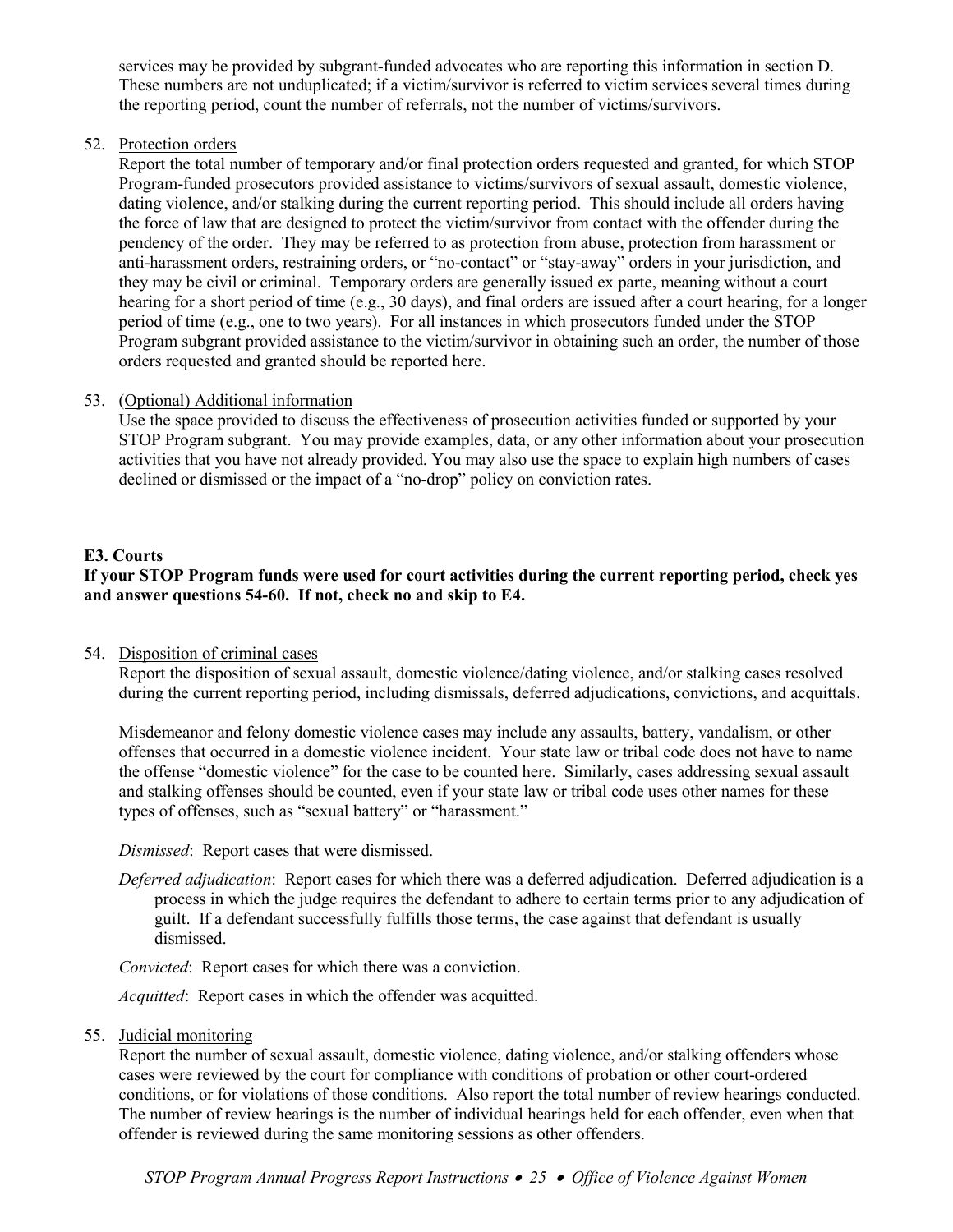*EXAMPLE: During the current reporting period, 10 offenders were reviewed at the same three sessions. The number of offenders reviewed would be 10, and the number of review hearings conducted would be 10 multiplied by 3, or 30.*

### 56. Dispositions of violations

Report the number of sexual assault, domestic violence, dating violence, and/or stalking cases reviewed by the court in which there were dispositions of violations during the current reporting period. If violations occurred but no hearing was held, or if the hearing was continued and not resolved during the current reporting period, do not report during this reporting period. If a violation occurred in a previous reporting period but was heard and disposed of during the current reporting period, that should be counted during this reporting period. Only report when there was a final adjudication of the violation. A case may be counted more than once if there were multiple violations with dispositions during the current reporting period. This question refers specifically to violations of judicial monitoring reported in question 55.

*No action taken:* No action is taken by the presiding judge or magistrate.

*Verbal/written warning:*The offender is given a warning of future consequences.

*Fine:* A fine is imposed on the offender.

*Conditions added:* Conditions are added to offender's term of probation.

*Partial or full revocation of probation:* The offender's probation is partially or fully revoked and the offender is ordered to serve part of suspended sentence or ordered to serve the entire sentence.

### 57. Victim/survivor referrals to victim services

Report the total number of victim/survivor referrals to victim services (governmental and non-governmental) during the current reporting period. Victim services refer to services provided by agencies that serve victims/survivors of sexual assault, domestic violence, dating violence, and/or stalking. These services may be provided by subgrant-funded advocates who are reporting this information in section D. These numbers are not unduplicated; if a victim/survivor is referred to victim services several times during the reporting period, count the number of referrals, not the number of victims/survivors.

### 58. Civil protection orders

Report the total number of requests received for temporary protection orders and final protection orders and the total number of temporary protection orders and final protection orders granted for victims/survivors of sexual assault, domestic violence, dating violence, and stalking during the current reporting period in the court receiving funds under the STOP Program subgrant. This should include all orders having the force of law that are designed to protect the victim/survivor from contact with the offender during the pendency of the order. They may be referred to as protection from abuse, protection from harassment or anti-harassment orders, or restraining orders in your jurisdiction. Temporary orders are generally issued ex parte, meaning without a court hearing, for a short period of time (e.g., 30 days), and final orders are issued after a court hearing for a longer period of time (e.g., two years). Civil protection orders are those requested by the plaintiff.

### 59. Criminal protection orders

Report the total number of requests for criminal protection orders and the total number of criminal protection orders granted for victims/survivors of sexual assault, domestic violence, dating violence, and stalking during the current reporting period in the court(s) receiving funds under the STOP Program subgrant. This should include all orders having the force of law that are designed to protect the victim/survivor from contact with the offender during the pendency of the order. They may be referred to as "no-contact" or "stay-away" orders. Generally, these orders are requested by the prosecutor's office, do not require the victim/survivor to appear in court, and are effective only while the criminal case is active. Criminal protection orders may be issued as a condition of bail or probation.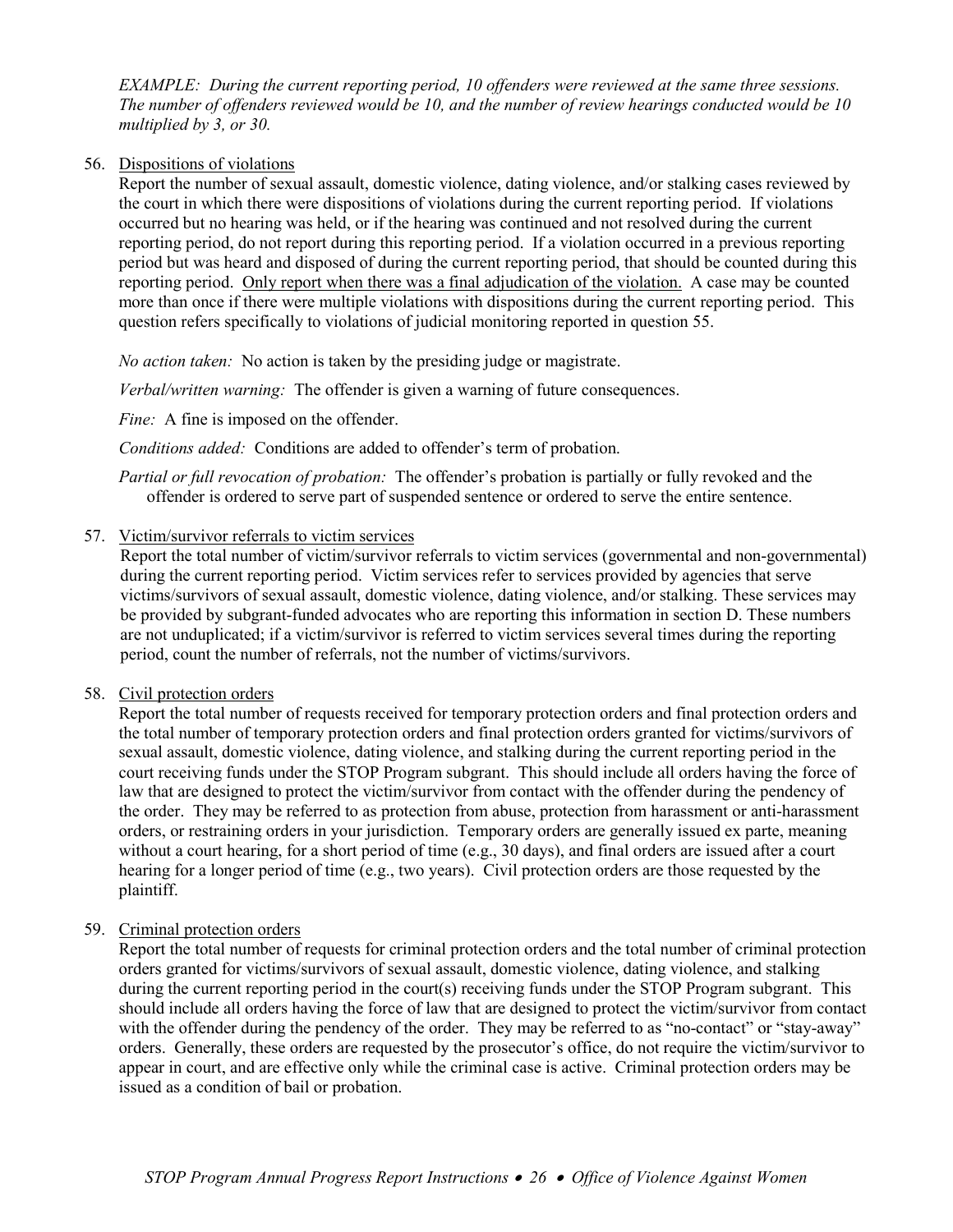### 60. (Optional) Additional information

Use the space provided to discuss the effectiveness of court activities funded or supported by your STOP Program subgrant. You may provide examples, data, or any other information about your court activities that you have not already provided.

### **E4. Probation and Parole**

### **If your STOP Program funds were used for probation and parole activities during the current reporting period, check yes and answer questions 61-65. If not, check no and skip to E5.**

Provide information only for STOP Program-funded probation and parole activities engaged in during the current reporting period.

### 61. Number of offenders

Report the total number of offenders charged with sexual assault, domestic violence, dating violence, and/or stalking for which a STOP Program-funded probation or parole officer provided supervision. This is an unduplicated count. Report the number of offenders who completed supervision without any violations. Also, report the number of offenders who completed supervision with at least one violation during the time they were under supervision.

### 62. Monitoring activities

For offenders reported in question 61, report the number of the monitoring activities engaged in during the current reporting period. Report only those offenders who were monitored using the specific activity under "number of offenders." Report the total number of contacts for all offenders for the specific activity under "total contacts." The total number of contacts for each activity should be **at least** equal to the number of offenders for each activity.

- *Face-to-face meeting with offender:* The probation or parole officer has regularly scheduled (e.g., once or twice a week) in-person meetings with the offender, consistent with terms of probation.
- *Telephone contact with offender:* The probation or parole officer has regularly scheduled or unscheduled contact with the offender by telephone.
- *Unscheduled surveillance of offender:* The probation or parole officer observes specific locations (e.g., victim/survivor's home, offender's workplace) or monitors the whereabouts of the offender with or without the offender's prior knowledge.

*EXAMPLE: The STOP Program-funded probation officer had a total caseload of 30 offenders. During the current reporting period, the probation officer had face-to-face contact 10 times each with 20 offenders. The officer also had monthly telephone contact with 10 offenders. In this case the table would be filled out as: (20) "offenders" in the "face-to-face meeting with offender" category for a total of (200) "total contacts" (10 x 20) and (10) "offenders" in the "telephone contact with offender" category for a total of (60) "total contacts" (6 x 10).*

For cases reported in question 61, report the number of times the probation office engaged in outreach to a victim/survivor. In the second column, "number of victims/survivors," report the total number of victims/survivors who were contacted by the probation office during the current reporting period. This should be an unduplicated count of victims/survivors. In the third column "total contacts," report the total number of times victims/survivors were contacted.

*Outreach to victims/survivors:* The probation officer has telephone or in-person contact with the victim/survivor to provide information about the terms of the offender's probation and/or to inquire about the victim/survivor's safety.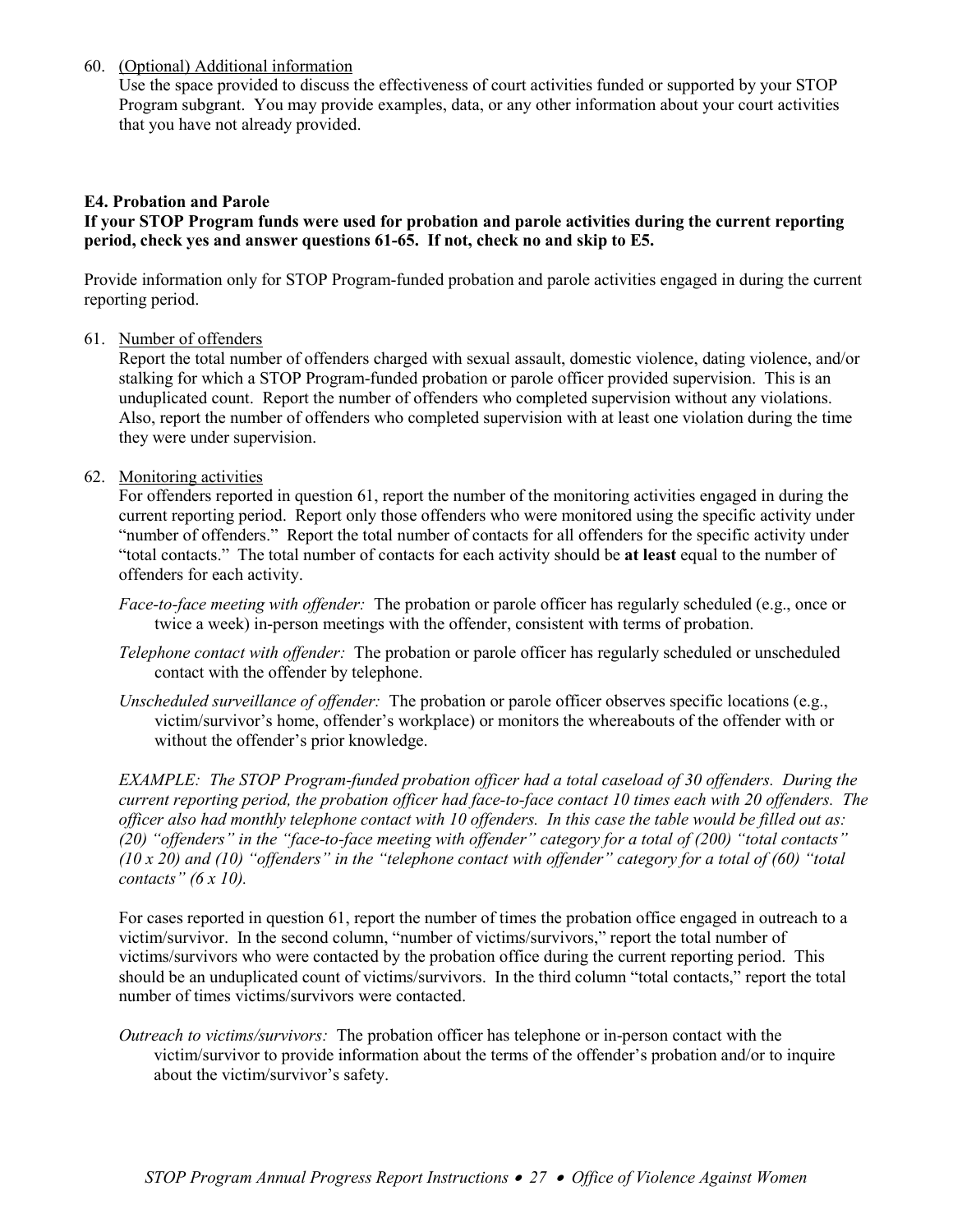## 63. Dispositions of violations

For offenders reported in question 61 in which there were violations that were reviewed by the court and in which dispositions were reached during the current reporting period, report the type of violation and the disposition of each. If violations occurred but no hearing was held, or if the hearing was continued and not resolved during the current reporting period, do not report here. If a violation occurred in a previous reporting period but was heard and disposed of during the current reporting period, that should be counted. Only report when there was a final adjudication of the violation. One case may have multiple violations with dispositions during the current reporting period; all should be counted.

*No action taken:* No action is taken by the presiding judge or magistrate.

*Verbal/written warning:*The offender is given a warning of future consequences.

*Fine:* A fine is imposed on the offender.

*Conditions added:* Conditions are added to offender's term of probation.

*Partial or full revocation of probation:* The offender's probation is partially or fully revoked and the offender is ordered to serve part of suspended sentence or ordered to serve the entire sentence.

### 64. Victim/survivor referrals to victim services

Report the total number of victim/survivor referrals to victim services (governmental and non-governmental) during the current reporting period. Victim services refer to services provided by agencies or individuals that serve victims/survivors of sexual assault, domestic violence, dating violence, and/or stalking. These services may be provided by subgrant-funded advocates who are reporting this information in section D. These numbers are not unduplicated; if a victim/survivor is referred to victim services several times during the reporting period, count the number of referrals, not the number of victims/survivors.

### 65. (Optional) Additional information

Use the space provided to discuss the effectiveness of probation activities funded or supported by your STOP Program subgrant. You may provide examples, data, or any other information about your probation or parole activities that you have not already provided.

# **E5. Batterer Intervention Program (BIP)**

### **If your STOP Program funds used for BIP activities during the current reporting period, check yes and answer questions 66-68. If not, check no and skip to section F.**

### 66. Offenders in program

Report the number of offenders in your batterer intervention program during the current reporting period.

67. Outcomes

Report the total number of domestic violence/dating violence offenders in your program who successfully completed the program, who were terminated from the program, and who returned to the program after termination during the current reporting period.

### 68. Length of BIP in weeks

Report the number of weeks batterers are expected to remain in the program in order to achieve successful completion. If you have programs of more than one length, report the length of each type of program under A, B, and C.

*EXAMPLE: Your BIP program has two different models, one designed for male offenders that is 48 weeks long and a second model designed for female offenders that is 26 weeks long. During the current reporting period, there were four groups for the male offenders and one group for the female offenders. In this case, you would report as follows:*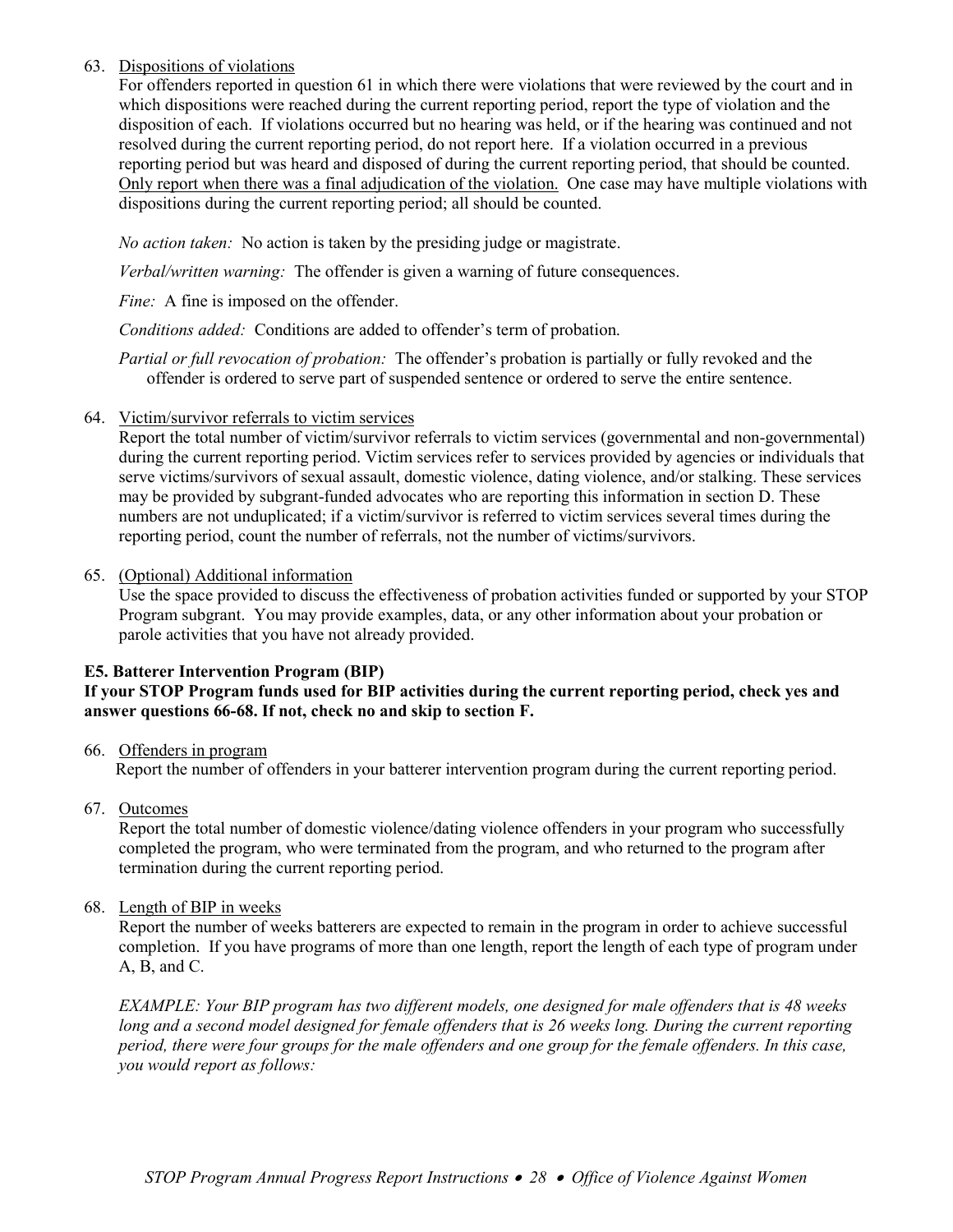| Number of weeks | 48 | ∠∪ |  |
|-----------------|----|----|--|

# **F. Narrative**

### **All subgrantees must answer questions 69 and 70. PLEASE LIMIT YOUR RESPONSE TO THE SPACE PROVIDED FOR EACH QUESTION.**

69. What do you see as the most significant areas of remaining need, with regard to improving services to victims/survivors of sexual assault, domestic violence/dating violence, and stalking, increasing victims/survivors safety, and enhancing community response (including offender accountability for both batterers and sex offenders)?

Describe any significant remaining areas of need. Consider geographic regions, underserved populations, service delivery systems, types of victimization, and challenges and barriers unique to your jurisdiction.

70. What has STOP Program funding allowed you to do that you could not do prior to receiving this funding? Describe anything STOP Program funding has enabled you to do that you could not do before you received STOP Program funding.

*EXAMPLE: Before we received our first STOP Program subgrant in 2015, we only had one staff person at the shelter. Because we would not leave women and children alone in the shelter, everyone had to go with us when anyone had an appointment. We would put everyone in our station wagon, and children would be sitting on the floorboards. Since we received our grant, we were able to hire two more staff, so there is always someone to stay at the shelter with women and children.* 

*EXAMPLE: Before we received STOP Program funds, we did not appropriately serve women with disabilities. Since we received STOP Program funds, we hired a disability specialist and have increased the number of women with disabilities served by our program from two in 2013 to 60 in 2017.*

# **All subgrantees using funds to develop or implement the Crystal Judson Domestic Violence Protocol must answer question 71.**

**PLEASE LIMIT YOUR RESPONSES TO THE SPACE PROVIDED FOR EACH QUESTION.** 

71. Crystal Judson Domestic Violence Protocol Program activities If STOP Program funds were used to develop or implement the Crystal Judson Domestic Violence Protocol Program during the current reporting period, please describe those activities.

### **Questions 72 and 73 are optional. PLEASE LIMIT YOUR RESPONSES TO THE SPACE PROVIDED FOR EACH QUESTION.**

72. Provide any additional information that you would like us to know about your STOP Program subgrant and/or the effectiveness of your grant.

If you have not already done so elsewhere on this form, feel free to discuss any of the following: institutionalization of staff positions, policies, and/or protocols; systems-level changes; community collaboration; the removal or reduction of barriers and challenges for victims/survivors; utilization of volunteers and/or interns to complete activities; promising practices; and positive or negative unintended consequences.

*EXAMPLE: Since training prosecutors, judges, and law enforcement, we have seen an increase in the number of sex offenders who are arrested and convicted in cases in which the offender has been identified. In 2015, only 25% of sex offenders were arrested, and only 10% of them were convicted. This past year, 75% of all sex offenders were arrested and 80% of them were convicted.*